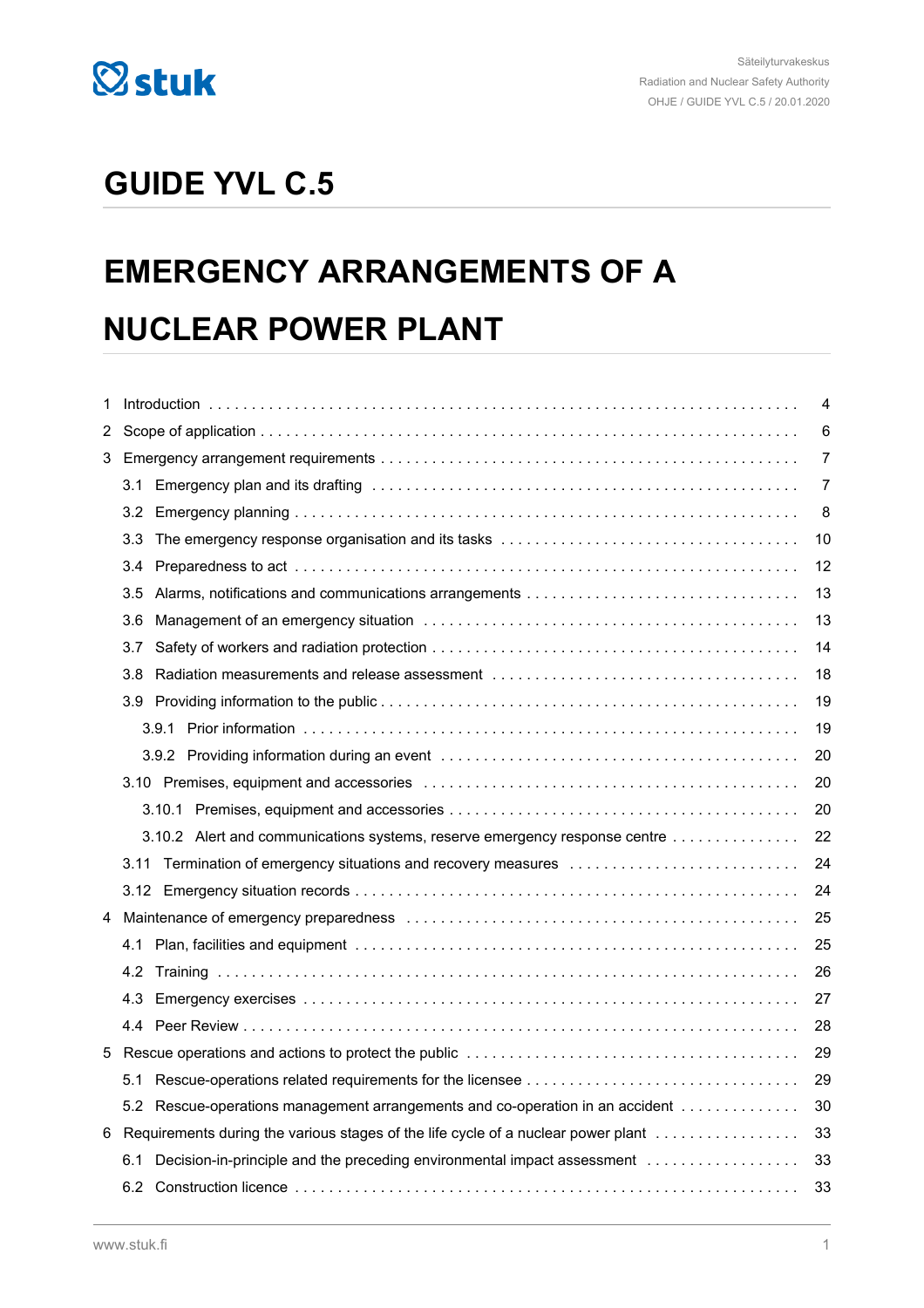

Definitions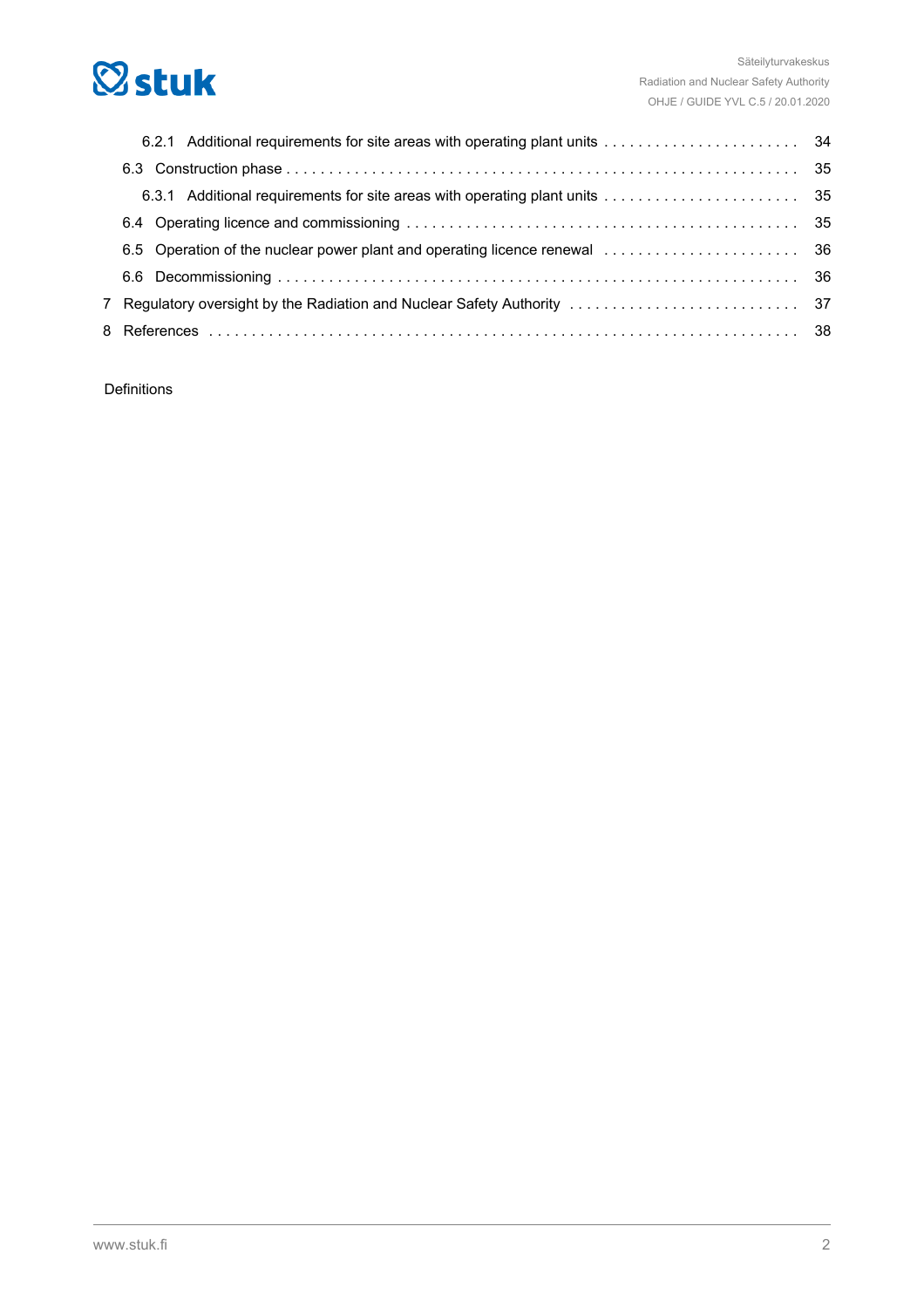

### **Authorisation**

According to Section 7 r of the Nuclear Energy Act (990/1987), *the Radiation and Nuclear Safety Authority (STUK) shall specify detailed safety requirements for the implementation of the safety level in accordance with the Nuclear Energy Act.*

### **Rules for application**

The publication of a YVL Guide shall not, as such, alter any previous decisions made by STUK. After having heard the parties concerned STUK will issue a separate decision as to how a new or revised YVL Guide is to be applied to operating nuclear facilities or those under construction, and to licensees' operational activities. The Guide shall apply as it stands to new nuclear facilities.

When considering how the new safety requirements presented in the YVL Guides shall be applied to the operating nuclear facilities, or to those under construction, STUK will take due account of the principles laid down in Section 7 a of the Nuclear Energy Act (990/1987): *The safety of nuclear energy use shall be maintained at as high a level as practically possible. For the further development of safety, measures shall be implemented that can be considered justified considering operating experience and safety research and advances in science and technology.*

According to Section 7 r(3) of the Nuclear Energy Act, *the safety requirements of the Radiation and Nuclear Safety Authority are binding on the licence holder, while preserving the licence holder's right to propose an alternative procedure or solution to that provided for in the regulations. If the licence holder can convincingly demonstrate that the proposed procedure or solution will implement safety standards in accordance with this Act, the Radiation and Nuclear Safety Authority may approve the procedure or solution.*

With regard to new nuclear facilities, this Guide shall apply as of 3 February 2020 until further notice. With regard to operating nuclear facilities and those under construction, this Guide shall be enforced through a separate decision to be taken by STUK. This Guide replaces Guide YVL C.5 (15.11.2013).

Translation. Original text in Finnish.

### **STUK • SÄTEILYTURVAKESKUS STRÅLSÄKERHETSCENTRALEN RADIATION AND NUCLEAR SAFETY AUTHORITY**

Osoite / Address • Laippatie 4, 00880 Helsinki Postiosoite / Postal address • PL / P.O.Box 14, FI-00811 Helsinki, FINLAND Puh. / Tel. (09) 759 881, +358 9 759 881 • Fax (09) 759 88 500, +358 9 759 88 500 • www.stuk.fi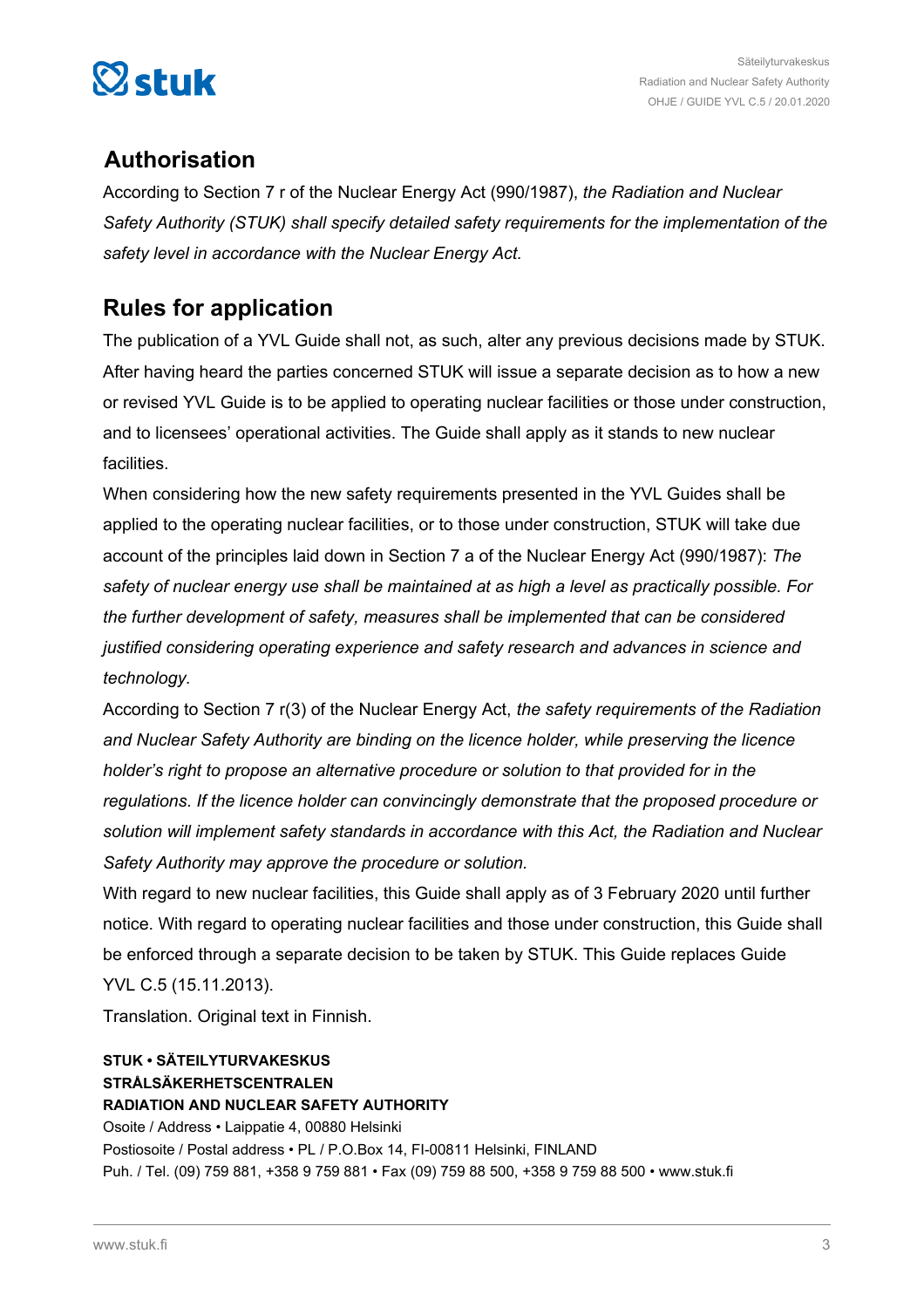<span id="page-3-0"></span>

### **1 Introduction**

101. This Guide describes a nuclear power plant's emergency arrangements. According to Section 3(7) of the Nuclear Energy Act (990/1987) [1], *emergency arrangements mean advance preparation for accidents or events impairing safety at the nuclear facility or in its site area or other places or vehicles where nuclear energy is used.* Preparation also applies to exceptional situations that require the intensification of preparedness to act in order to ensure the safety level of the plant. This Guide contains detailed requirements on how a nuclear power plant licensee shall plan, implement and maintain emergency arrangements. **[**2020-01-20 **]**

102. The Nuclear Energy Act (990/1987) and Decree (161/1988) [2] present the most important basic requirements for a nuclear power plant's emergency arrangements. Radiation and Nuclear Safety Authority Regulation on the Emergency Arrangements of a Nuclear Power Plant (STUK Y/2/2018) [3] sets forth the general regulations concerning nuclear power plant's emergency arrangements. According to Section 9(1–2) of the Nuclear Energy Act (990/1987), *the licence holder shall be under an obligation to ensure the safe use of nuclear energy. It shall be the licence holder's obligation to carry out such security and emergency arrangements and other arrangements necessary for the limitation of nuclear damage which do not rest with the authorities.* **[**2020-01-20 **]**

103. Chapter 16 of the Radiation Act (859/2018) [18] present requirements pertaining to limiting radiation exposure in emergency exposure situation. Chapter 9 of the Government Decree on Ionizing Radiation (1034/2018) [4] lays down the applicable reference levels of exposure for emergency exposure situations. **[**2020-01-20 **]**

104. The Rescue Act (379/2011) [20] and the Ministry of the Interior's Decree on External Rescue Plans for Sites Posing a Special Hazard (612/2015) [10] present requirements pertaining to the command of operations, formulation of an external rescue plan for accidents affecting nuclear power plants, and the participation of other authorities in rescue operations. The Decree of the Ministry of the Interior (774/2011) [11] sets forth requirements for an advance information bulletin to be issued to those in the public potentially subject to radiation exposure during an emergency exposure situation, and the Decree of the Ministry of the Interior (612/2015) sets forth requirement for organizing large scale emergency exercises (co-operation exercises). STUK's Guides VAL 1 "Protective measures in the early phase of a nuclear or radiological emergency" [14] and VAL 2 "Protective measures in the intermediate phase of a nuclear or radiological emergency" [15] ratified by the Ministry of the Interior presents action levels for the protection of members of the public, foodstuffs and production facilities, as well as workers participating in handling the situation **[**2020-01-20 **]**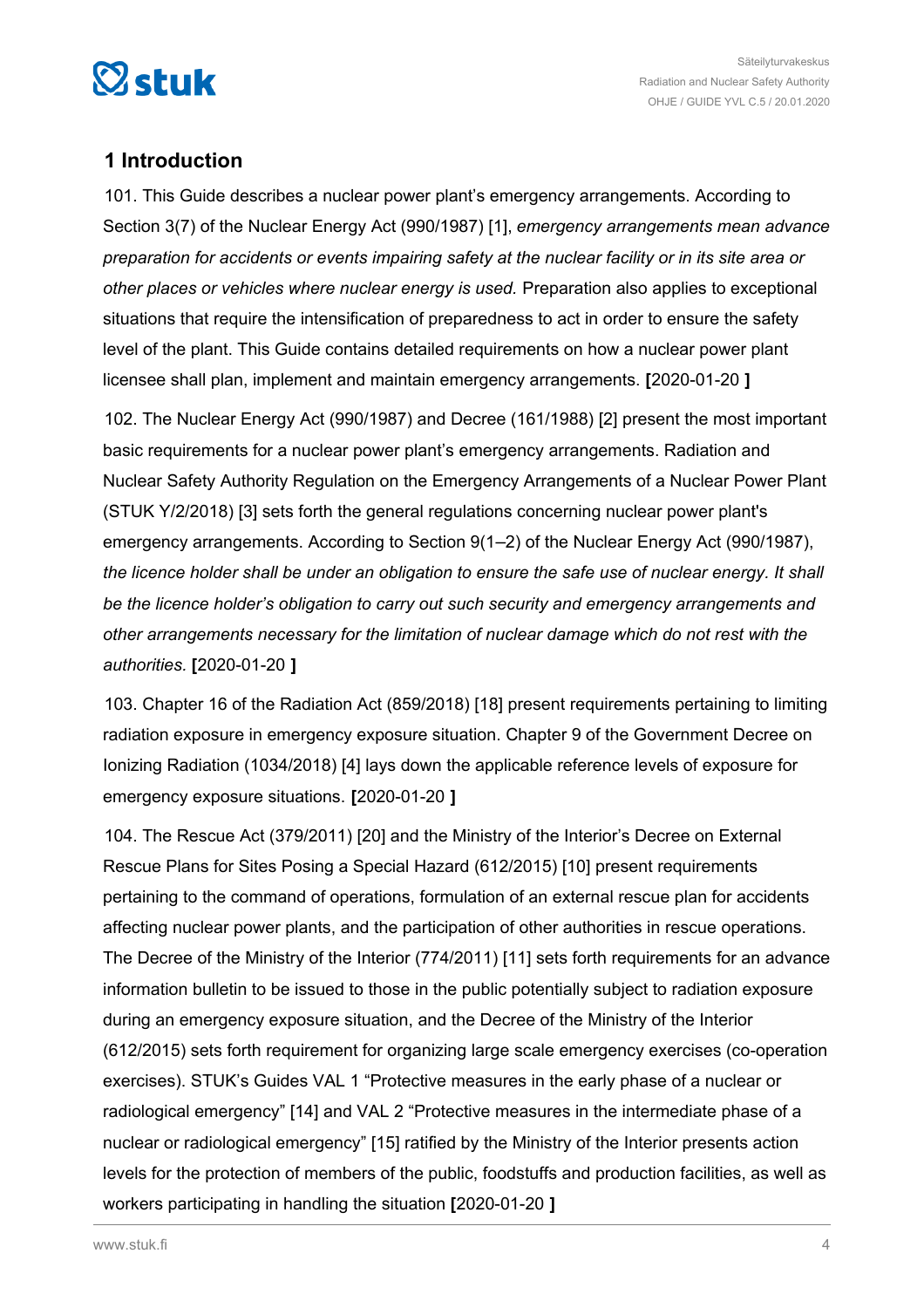

105. The requirements for the assessment of environmental radiation situation by computation calculations and for on-site meteorological and environmental radiation monitoring are given in Guide YVL C.4 "Assessment of radiation doses to the public in the vicinity of a nuclear facility". The measurement of releases of radioactive substances are discussed in Guide YVL C.3 "Limitation and monitoring of radioactive releases from a nuclear facility". **[**2020-01-20 **]**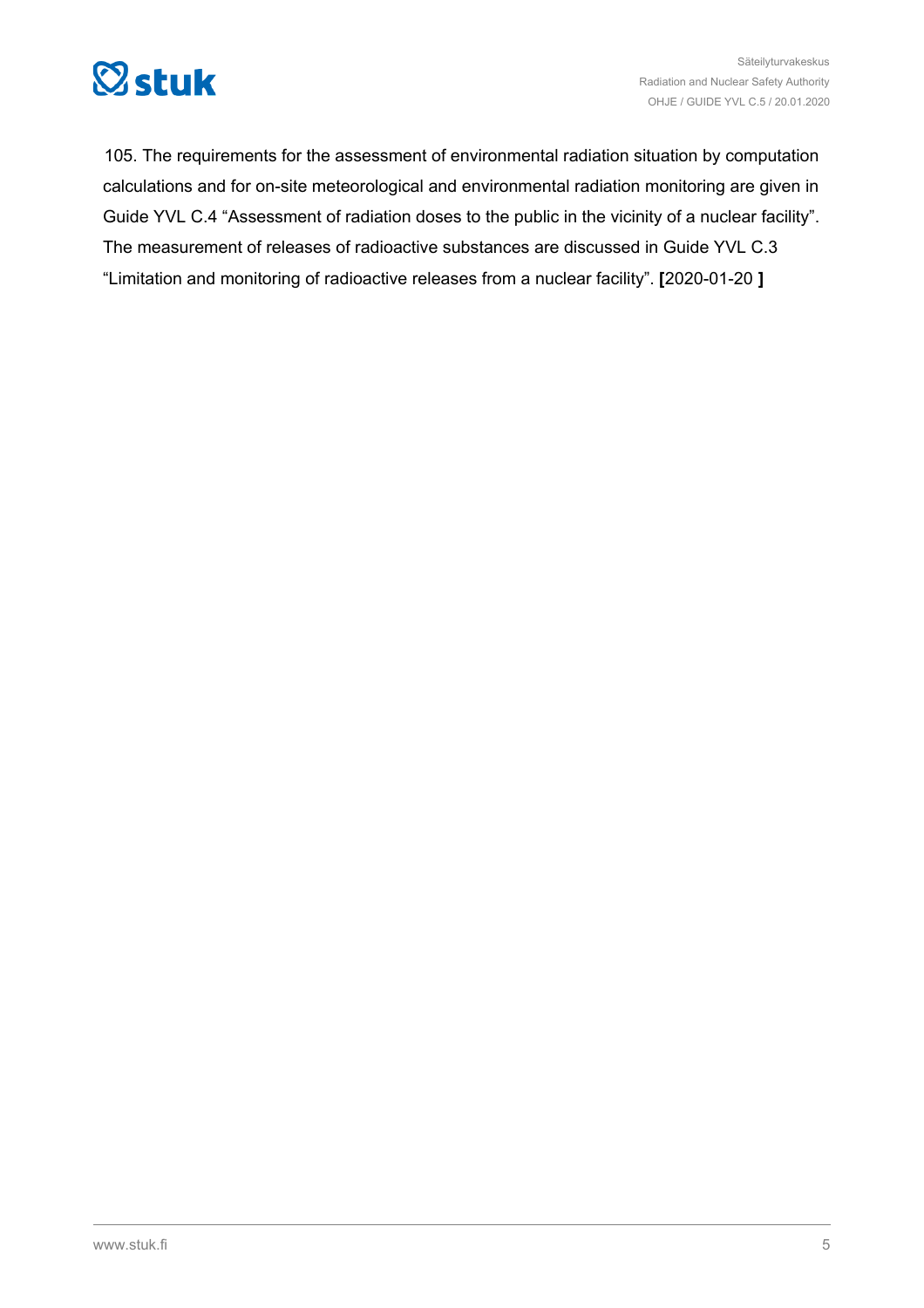<span id="page-5-0"></span>

### **2 Scope of application**

201. The requirements of Radiation and Nuclear Safety Authority Regulation on the Emergency Arrangements of a Nuclear Power Plant (STUK Y/2/2018) and this Guide concern emergency arrangements of a nuclear power plant. As applicable, the Guide shall also be applied to other nuclear facilities and to the transport of nuclear materials and waste, as required by the degree of the threat caused by a nuclear accident at the facility or during transport. **[**2020-01-20 **]**

202. Accident analyses under Guide YVL B.3 "Deterministic safety analyses for a nuclear power plant" shall be required from nuclear power plants and other nuclear facilities for whose operation requires a licence under Section 20 of the Nuclear Energy Act. In a severe accident at a nuclear power plant, significant amounts of radioactive substances may be released into the environment, which requires actions to protect the public and co-operation with the rescue authorities. At other nuclear facilities, the radiation impacts of an accident mainly affect facility premises and the immediate vicinity of the facility where the accident occurs. **[**2020-01-20 **]**

203. STUK gives a separate decision, where necessary, on how to apply this Guide to other nuclear facilities or their operation as well as to the transport of nuclear materials and waste. **[**2013-11-15 **]**

204. Chapters 3 to 5 of this Guide sets forth the requirements for emergency arrangements pertaining to a nuclear power plant's operating licence and operation. Other phases of the life cycle of a nuclear power plant and the related emergency arrangement requirements are given in Chapter 6. **[**2013-11-15 **]**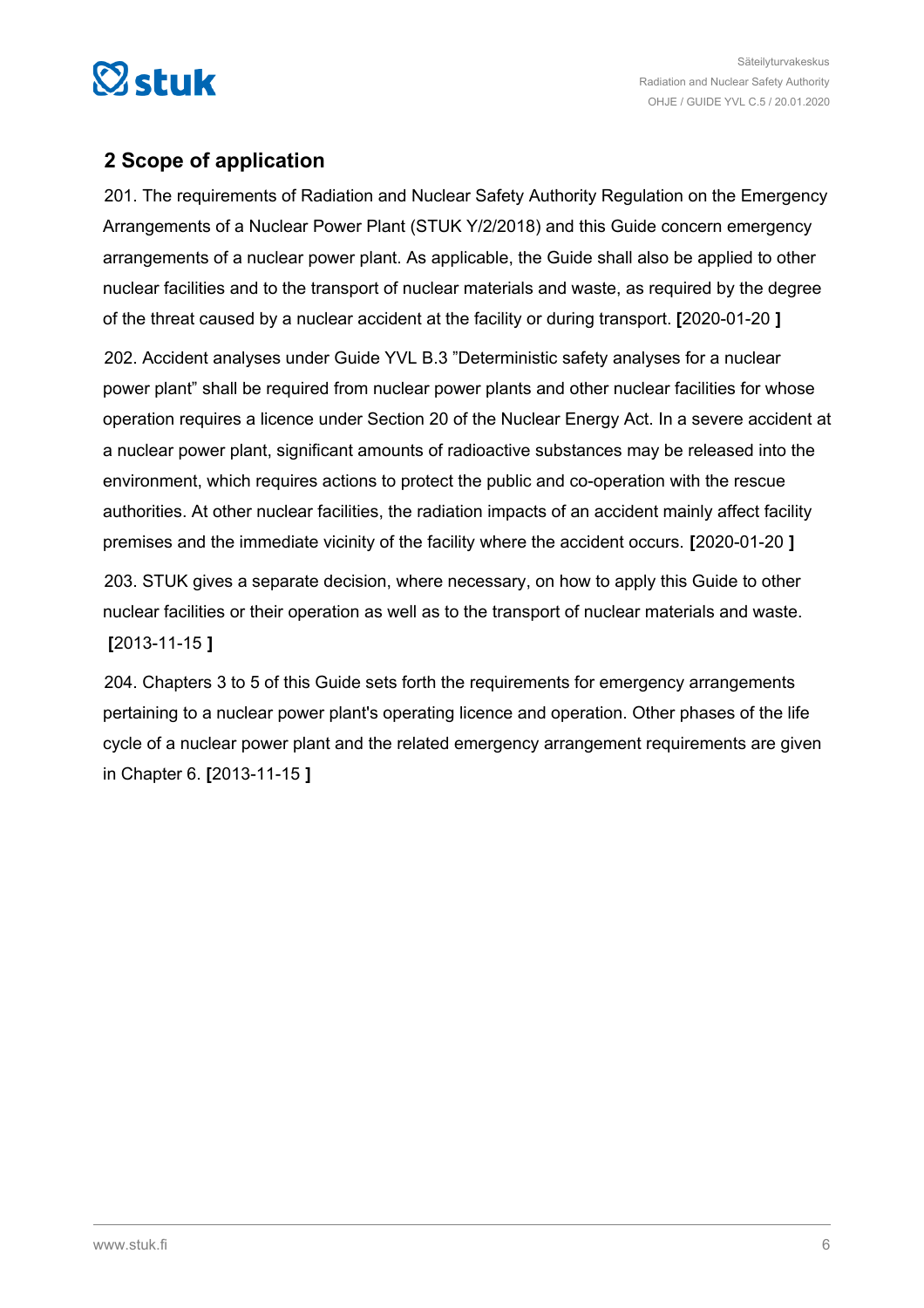<span id="page-6-0"></span>

### **3 Emergency arrangement requirements**

### **3.1 Emergency plan and its drafting**

301. The licensee shall prepare and maintain an emergency plan. The plan shall present a description of the planning, implementation and maintenance of emergency arrangements. **[**2013-11-15 **]**

302. The emergency plan shall describe the measures to be initiated in emergency situations, and it shall include the instructions on how to carry out these measures. The emergency plan shall include at least the following:

- the classification of emergency situations and the description of events and accidents on which it is based
- the emergency response organisation
- the alarms, notifications and communications arrangements
- emergency situation management and performance of situation assessments
- the safety of workers and radiation protection
- the radiation measurements undertaken at the nuclear power plant, site area and precautionary action zone during an emergency situation
- provision of information to the public
- the premises, equipment and accessories
- termination of emergency situations and recovery measures
- actions to ascertain the causes of the emergency situation and to learn from the emergency situation
- measures pertaining to the licensee's rescue operations
- the emergency response organisation's instructions for emergency situations
- a description of how emergency preparedness is maintained.

### **[**2020-01-20 **]**

303. Under Section 3(6) of Regulation STUK Y/2/2018, *emergency arrangements shall be consistent with the operation, fire protection and nuclear security of a nuclear power plant* in such a way that the safety of the individuals working at the nuclear power plant and its environment are assessed as a whole. **[**2020-01-20 **]**

304. The emergency plan shall also describe the key authorities acting in emergency situations, such as the organisation managing rescue operations and STUK's emergency response organisation and their main duties. The duties of the nuclear power plant's emergency response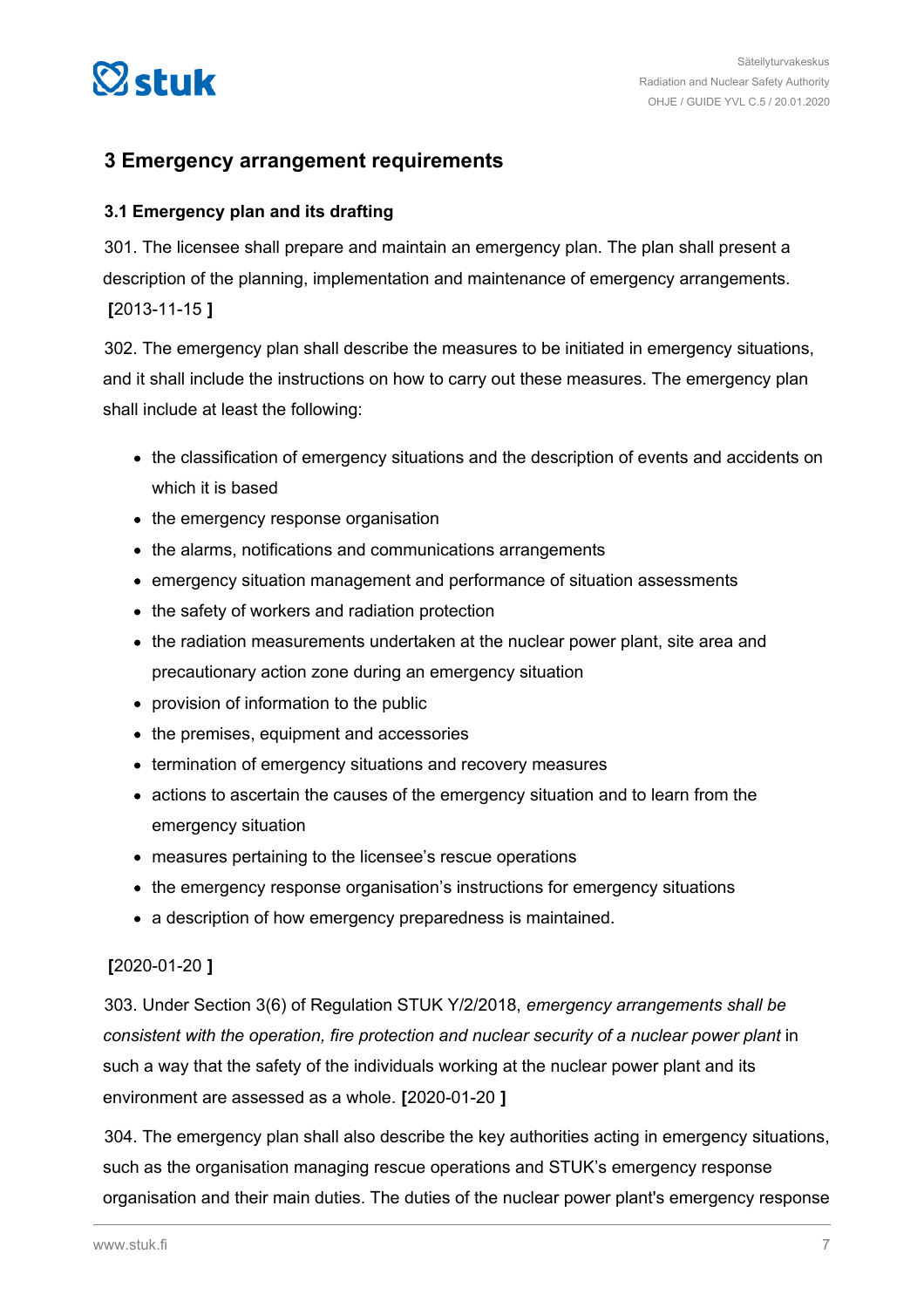## <span id="page-7-0"></span> $\heartsuit$ stuk

organisation shall be presented in such a way that the plan determines what the responsibility of the nuclear power plant in the management of an emergency situation is, and how activities are aligned with the rescue operations of the authorities, STUK's activities as well as with the external rescue plan prepared by the authorities for an accident at a nuclear power plant. **[**2020-01-20 **]**

305. The licensee's management system shall name the persons or organisational units responsible for preparing and maintaining the emergency plan. A radiation protection expert shall be used for preparing and maintaining the emergency plan (Government Decree on Ionizing Radiation 1034/2018, Section 18). **[**2020-01-20 **]**

305a. When defining the duties of the emergency response organisation, in addition to overall planning, attention shall be paid to the planning of activities in the different sectors. **[**2020-01-20 **]**

306. The licensee shall obtain STUK's approval for the emergency plan and any amendments thereto and deliver the approved emergency plan and any amendments to the Rescue Department. The amendments to the emergency plan shall be submitted to STUK for approval prior to their implementation if the emergency plan or instructions and the actions to be taken in an emergency situation are essentially modified. Updates to the contact information of the emergency plan and minor changes or specifications to the operating instructions that do not change the content of activities may be submitted to STUK for information. **[**2020-01-20 **]**

### **3.2 Emergency planning**

307. Under Section 4(1–2) of Regulation STUK Y/2/2018, *the licensee shall be prepared to carry out the measures required by emergency situations, the analysis of emergency situations and the consequences thereof, assessment of the anticipated development of emergency situations, the mitigatory actions needed to control or limit the accident, the continuous and effective exchange of information with the authorities, and communications to the media and the general public. When analysing the situation, the technical status of the plant and release of radioactive substances, or threat thereof, and the radiation situation inside the plant and in the site area and emergency planning zone shall be assessed.*

Under Section 3(1–5) of Regulation STUK Y/2/2018, *emergency arrangements shall be planned to ensure that emergency situations are quickly brought under control, the safety of the individuals in the site area is assured, and timely action is taken to prevent or limit radiation exposure to the public in the emergency planning zone.*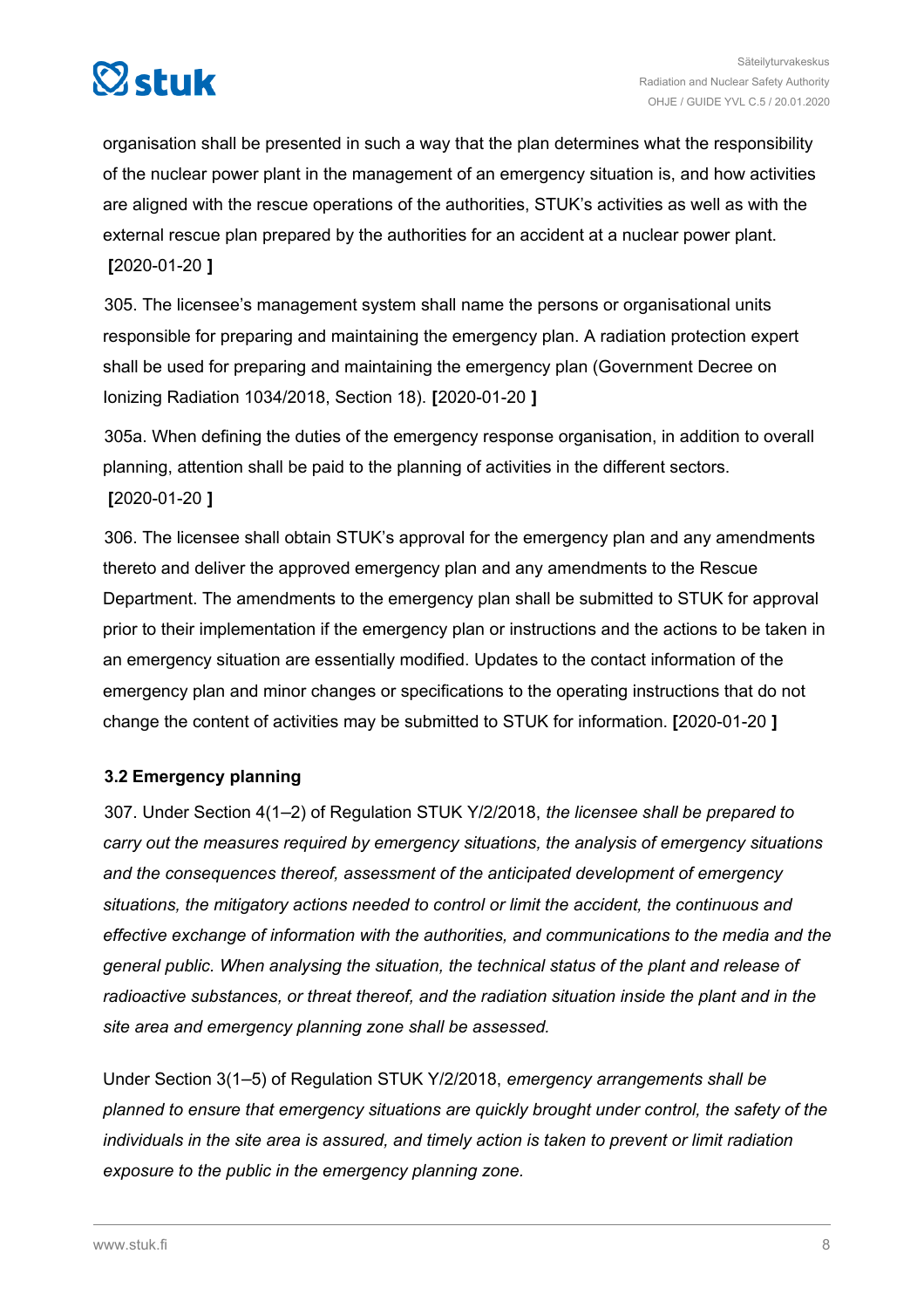

*Planning shall take account of simultaneous emergency situations occurring in all nuclear facilities in the site area and their potential consequences, especially the radiation situation on the site and in the surrounding area and the possibilities to access the area. Planning shall take account of the fact that the emergency situation could continue for a prolonged period. Planning shall be based on analyses of the time-behaviour progress of severe accident scenarios resulting in a potential release. In such a case, variations in the state of the plant, the development of events as a function of time, the radiation situation at the plant, radioactive releases, radioactive release routes and weather conditions shall all be taken into account. Planning shall take account of events deteriorating safety, their controllability and the severity of consequences, and threats related to unlawful action and the potential consequences thereof.*

Accident scenarios shall be updated as required by plant modifications. In emergency planning, combinations of nuclear and other hazards (including external hazards, Guide YVL B.7 "Provisions for internal and external hazards at a nuclear facility") as well as hazards relating to unlawful action and their potential consequences shall be taken into account. **[**2020-01-20 **]**

308. The radiation situation in the vicinity of the nuclear power plant resulting from an accident shall be analysed at various distances and for various periods of time, taking both internal and external radiation doses into consideration. The impact of protective measures shall be discussed. **[**2013-11-15 **]**

309. The radiation situation of the plant and site area shall be analysed to plan the operations and radiation protection to be initiated during emergency situations. **[**2013-11-15 **]**

310. Under Section 2(2) of Regulation STUK Y/2/2018, *emergency situations shall be classified on the basis of their severity and controllability:*

- *An alert is a situation where the nuclear power plant's safety level needs to be ensured in an exceptional situation.* The alert and its causes shall be promptly communicated to STUK and the regional emergency response centre who notifies the rescue authority. In an alert, the nuclear power plant's emergency response organisation shall be invited to convene in the scope required.
- *A site area emergency is a situation during which the nuclear power plant's safety deteriorates or is in the danger of deteriorating significantly.* In the event of a site area emergency, to be immediately alarmed are the nuclear power plant's emergency response organisation, STUK and the regional emergency response centre who in turn alarms the rescue authorities.
- *A general emergency is a situation during which there is danger of radioactive substance*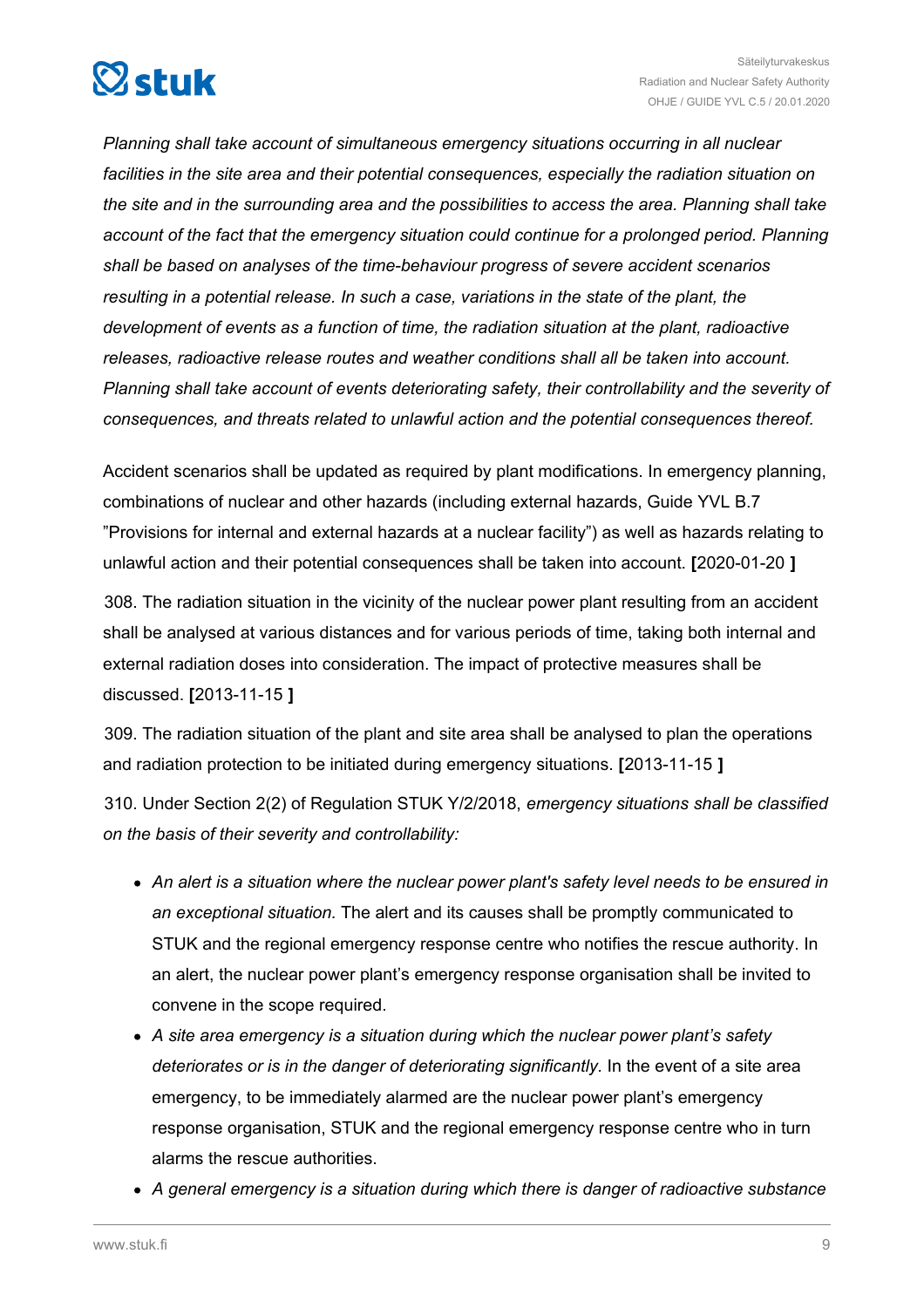<span id="page-9-0"></span>

*releases that may require protective measures in the vicinity of the nuclear power plant.* In the event of a general emergency, to be immediately alarmed are the nuclear power plant's emergency response organisation, STUK and the regional emergency response centre who alarms the rescue authorities.

### **[**2020-01-20 **]**

311. The emergency plan shall include the classification of emergency situations. In addition, examples of various emergency situations shall be presented. The plant's operating procedures prepared for managing transients and accidents may also be used in the identification of situations. **[**2013-11-15 **]**

312. Under Section 4(3) of Regulation STUK Y/2/2018, *in emergency situations, the licensee shall be prepared to carry out radiation monitoring in the site area and in the precautionary action zone. The licensee shall also take meteorological measurements and shall be capable of assessing the dispersion of radioactive substances in the emergency planning zone during an emergency situation.* **[**2020-01-20 **]**

312a. Under Section 3(7a) of the Radiation and Nuclear Safety Authority Regulation STUK Y/2/2018, *receiving external assistance in an emergency situation shall be prepared for when planning emergency arrangements.* The external assistance may be material or, for example, experts coming to the site. In terms of receiving assistance, assistance from Finland and abroad shall both be prepared for. In regard to emergency planning, aspects to be considered include logistics and the access rights and workspaces of the persons coming to render assistance. **[**2020-01-20 **]**

### **3.3 The emergency response organisation and its tasks**

313. Under Section 6 of Regulation STUK Y/2/2018, the tasks and responsibilities of the emergency response organisation shall be specified. They shall be presented in the emergency plan and procedures. **[**2020-01-20 **]**

314. Under Section 11(2–4) of Regulation STUK Y/2/2018, *the licensee is in charge of matters related to nuclear safety and radiation safety at the nuclear power plant. In an emergency situation, the emergency manager of the nuclear power plant, as specified in the emergency plan, shall initiate and direct the work of the emergency response organisation at the power plant.*

*The nuclear power plant's emergency manager issues recommendations for protecting the public to the director of rescue operations, until the Radiation and Nuclear Safety Authority announces responsibility for issuing such recommendations. The nuclear power plant's*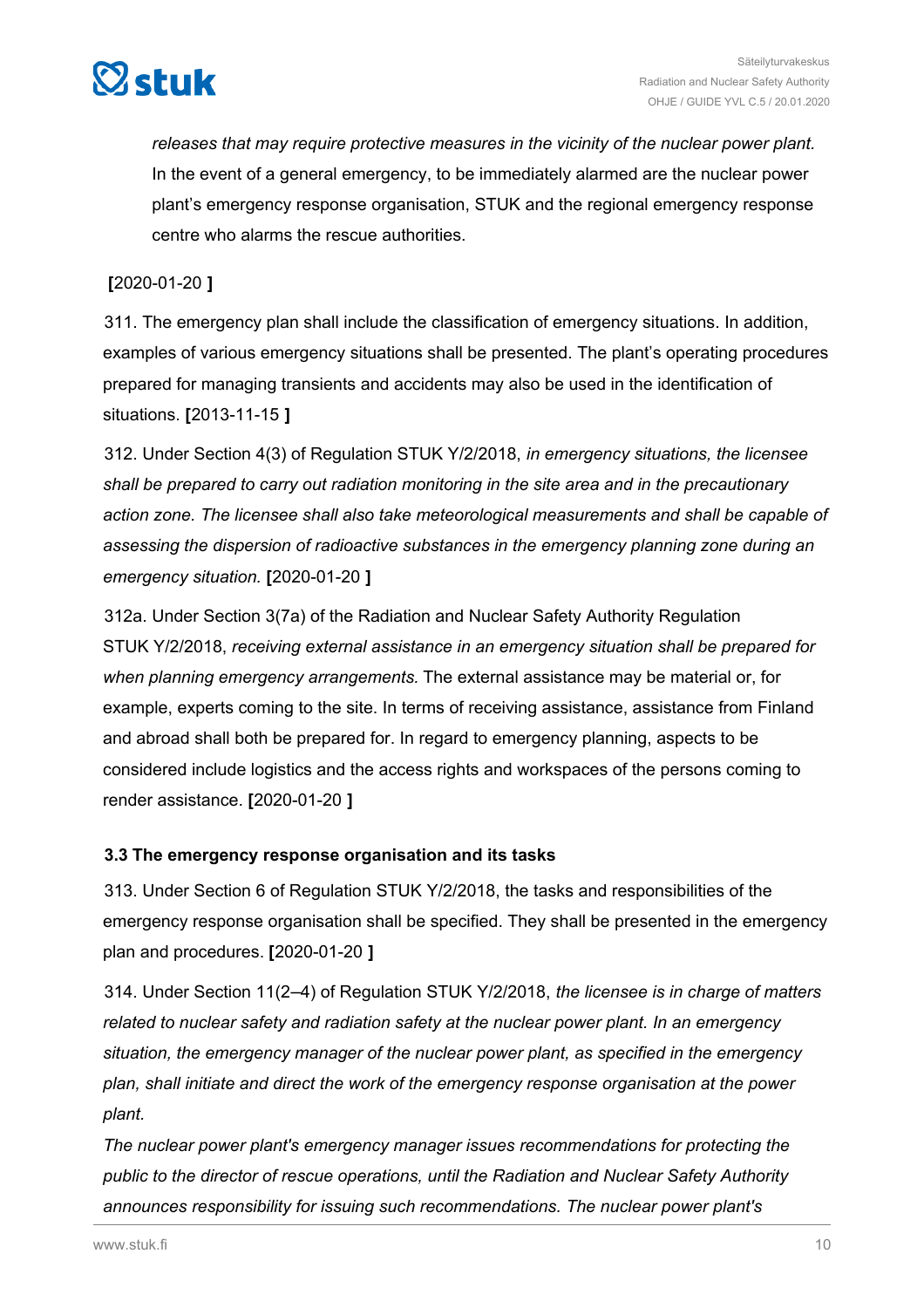

*emergency manager shall ensure that personnel who are familiar with nuclear safety and radiation safety are designated to assist the director of rescue operations.* **[**2020-01-20 **]**

315. Sections 147 and 148 of the Nuclear Energy Decree contain provisions concerning the management responsibilities for rescue operations and security arrangements. **[**2020-01-20 **]**

316. If the emergency manager is not at the plant when an accident occurs, the shift supervisor shall act in his or her stead until the emergency manager arrives and assumes command responsibility. **[**2020-01-20 **]**

317. The emergency manager shall take care of the following tasks with support from the emergency response organisation:

- assessment of the situation and determination of the emergency action level
- alerting the emergency response organisation
- managing plant safety
- looking after the safety of the personnel including the emergency response organisation at the site area
- organising the alarming and notification of the authorities
- securing the transport and care of those injured
- assessment of the plant's technical status, radiation situation and radioactive releases, as well as assessment of dispersion of radioactive releases and dose impacts within the emergency planning zone
- preparation of radiation measurements and sampling at the plant, on site area and precautionary action zone
- mitigation and management of damage as well as the decision-making on the corrective measures needed
- decision-making on the extent of the activities of the emergency response organisation
- decision on the possible continuation of operation of other plant units within the site area, and agreeing on the necessary co-operation
- organising event log keeping
- informing the emergency response organisation, power plant personnel and authorities
- assessment of the INES rating describing the severity of the event by means of the international INES scale
- organising communication
- direction of evacuation of the site area together with the rescue authority
- issuing recommendations, if needed, for the evacuation of the public of the precautionary action zone and for carrying out other protective measures in the emergency planning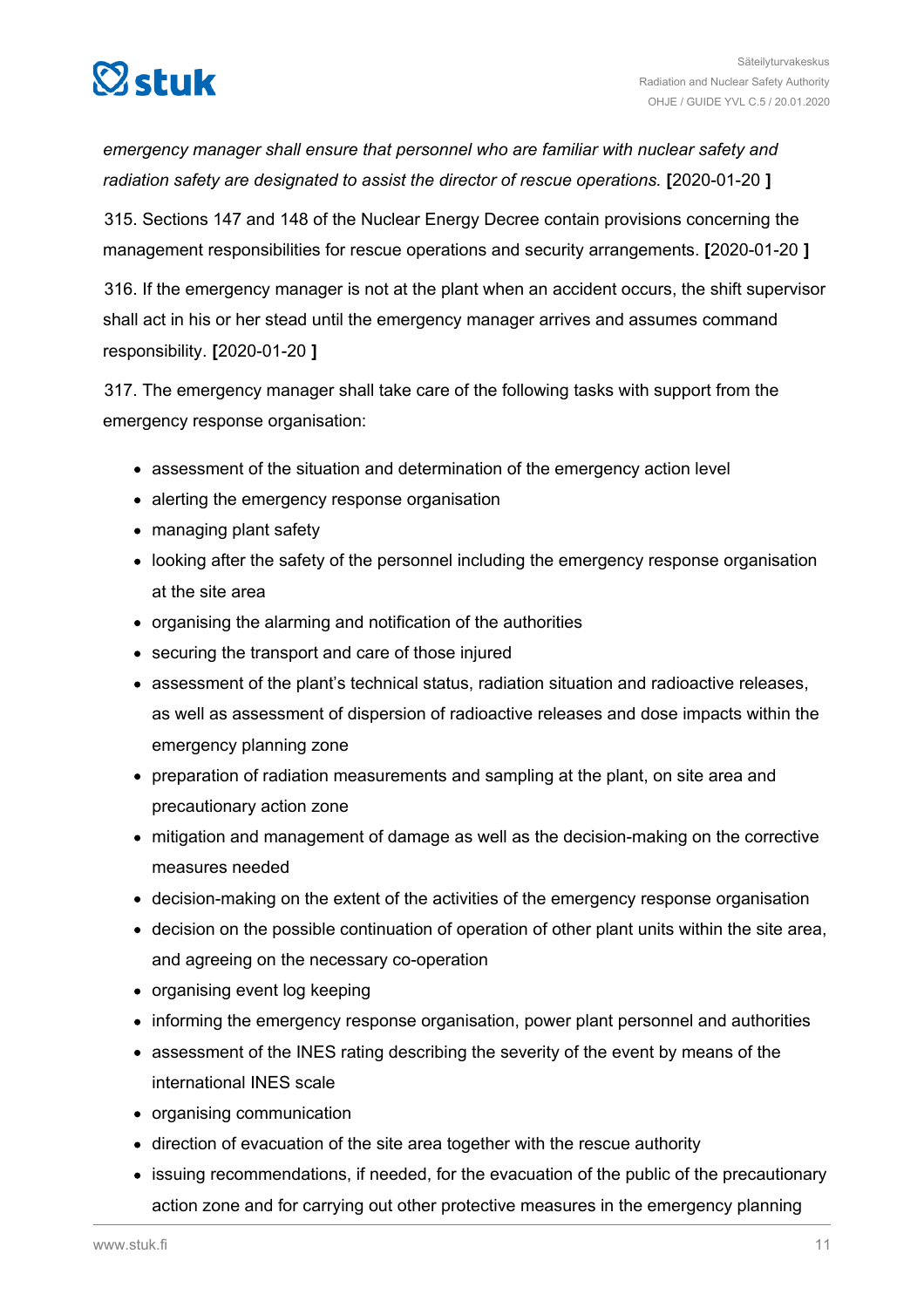<span id="page-11-0"></span>

zone until STUK announces its responsibility for the issuance of recommendations

• termination of the emergency situation and emergency response organisation's activities.

### **[**2013-11-15 **]**

318. The emergency plan shall describe how the duties listed in requirement 317 are allocated and how they are implemented. For this purpose, the plan shall contain a description of the emergency response organisation, its tasks and distribution of responsibilities. In addition, the arrangements for obtaining technical support for the operational personnel shall be taken care of. Action teams shall be available to mitigate the consequences of the emergency situation (such as damage containment, corrective actions, fire-fighting). **[**2020-01-20 **]**

319. A sufficient number of trained persons shall be assigned in the emergency plan to perform tasks of the emergency response organisation. These individuals shall be nominated for the tasks primarily so that they take care of duties in the emergency response organisation similar to those they are responsible for under normal circumstances. The emergency organisation's emergency workers shall be nominated. **[**2020-01-20 **]**

320. The contact arrangements of all teams shall be such that a sufficient number of trained individuals for emergency situations can always be made available to the power plant without delay. The sufficiency and availability of resources for circumstances of an extended duration shall be assessed. If required, persons with similar technical experience and emergency training shall be reserved from external sources (domestic nuclear energy companies and research centres, neighbouring countries). **[**2013-11-15 **]**

### **3.4 Preparedness to act**

321. Under Section 9 of Regulation STUK Y/2/2018, *in an emergency situation, the licensee shall take the measures required under the emergency plan and other necessary measures without delay in order to control the situation and prevent or limit radiation exposure.* Under Section 6(2), *the licensee shall ensure that the personnel needed in emergency situations are promptly available. There shall also be enough personnel to bring a long-term emergency situation under control.*

A nuclear power plant shall have the preparedness at all times to initiate operations immediately in an emergency situation. The emergency plan shall describe the plant's constantly available organisation and the fully manned response organisation. The licensee shall be prepared to continue the operation of the emergency response organisation without interruption over the entire course of the emergency situation and to supplement the organisation and shift the personnel if the situation requires it. **[**2020-01-20 **]**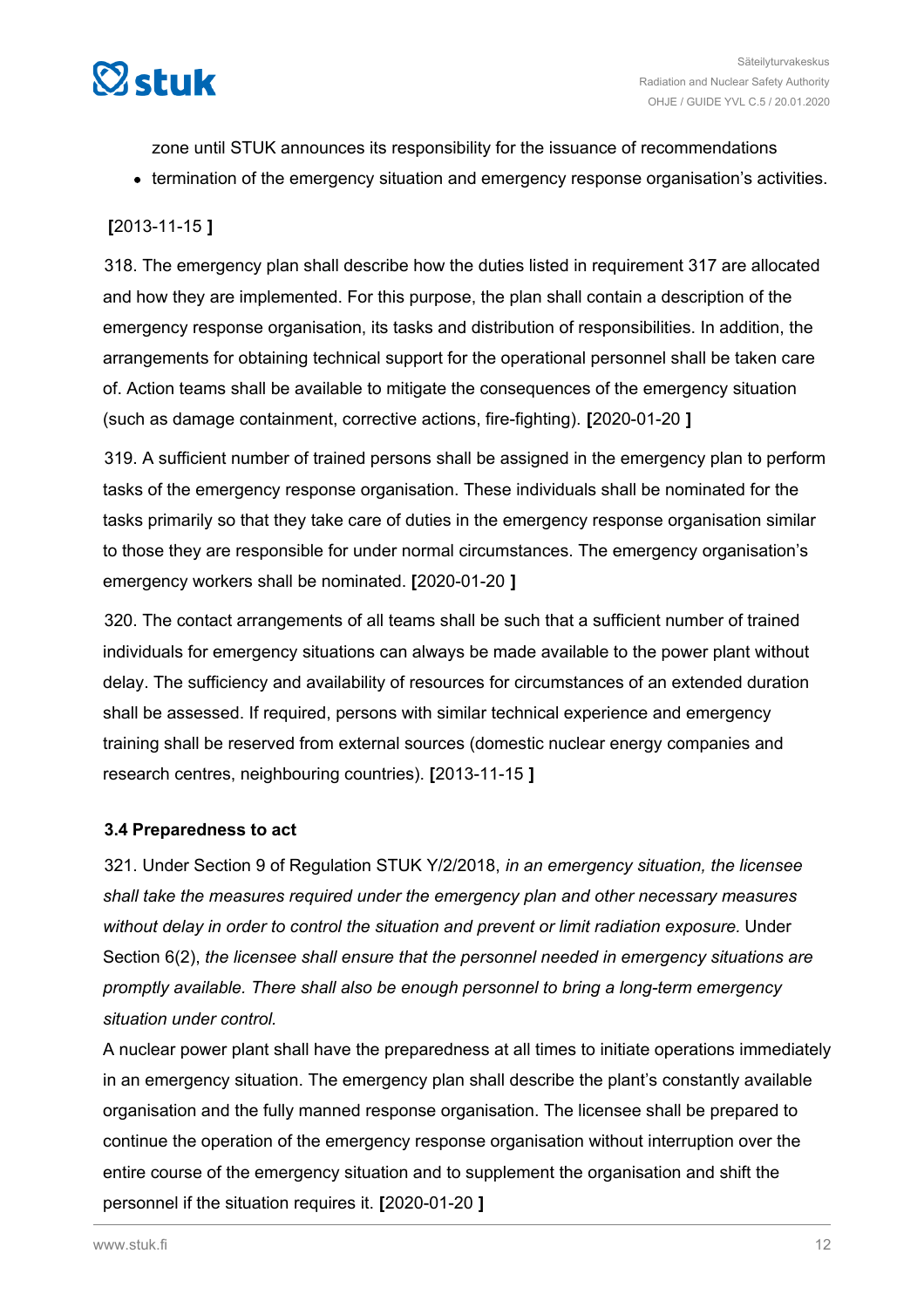<span id="page-12-0"></span>

322. The plan shall give a target time period during which, at the latest, the emergency response organisation is fully operational. The availability of the members of the emergency response organisation shall be regularly tested, and on the basis of the test results it shall be determined how quickly and how widely the emergency response organisation would have been reached and would have been ready to act in the plant emergency facilities. **[**2013-11-15 **]**

### **3.5 Alarms, notifications and communications arrangements**

323. Under Section 10(1–2) of Regulation STUK Y/2/2018, *the licensee shall notify the Radiation and Nuclear Safety Authority and the regional emergency response centre concerned without delay of any declaration of an emergency situation and the classification of the emergency situation in compliance with Section 2(2). During an emergency situation, the licensee shall submit to the director of rescue operations as referred to in Section 34 of the Rescue Act and the regional rescue service concerned as well as to the Radiation and Nuclear Safety Authority a current situation assessment on the event and any relevant decisions concerning the nuclear power plant and justifications thereof.* **[**2020-01-20 **]**

324. The licensee shall plan reliable procedures for alarming and communicating with those at the site area, the plant emergency response organisation and the authorities' emergency response and rescue organisations, including the contents of the alarm messages and notifications. Alarms, notifications and communication procedures for situations defined in the emergency plan shall be agreed upon with the external organisations. The licensee's emergency procedures shall demonstrate measures to assure the recording of spoken alarms and the most important messages. **[**2013-11-15 **]**

### **3.6 Management of an emergency situation**

325. On the basis of a situation assessment defined in requirement 307, the measures to manage the situation as well as to prevent and limit radiation exposure shall be planned. In addition, situation assessments are needed to plan the protective measures for emergency workers and the public as well as for communication. **[**2013-11-15 **]**

326. Release of radioactive substances and the resulting radiation effects at the plant, on the site area and in the environment shall be prevented or mitigated as effectively as possible. **[**2020-01-20 **]**

327. Under Section 20(3) of Regulation STUK Y/1/2018, *for operational occurrences and accidents, appropriate procedures for the identification and control of incidents shall be available.* The organisation operating a nuclear power plant shall be responsible for the plant's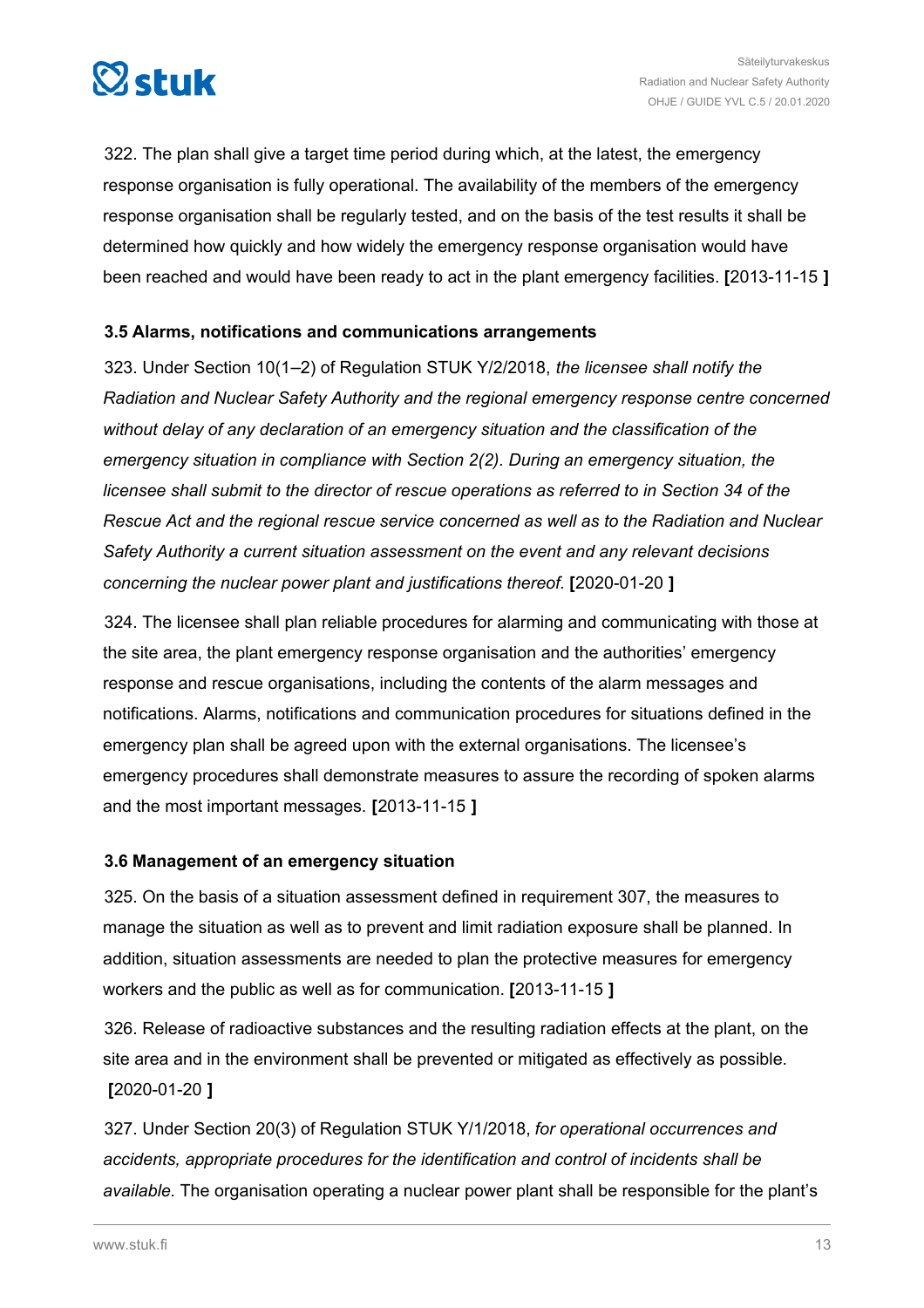# <span id="page-13-0"></span> $\heartsuit$ stuk

safe operation under all operational conditions and accident scenarios. In emergency situations, the licensee shall arrange a person to support the shift manager in the main control room. His/her task shall be to assist the operating shift in the assessment of nuclear safety. **[**2020-01-20 **]**

328. The licensee shall plan the procedures by which the operational and mitigatory measures are planned, approved and implemented during emergency situations. STUK's approval is not required for the operational and mitigatory measures needed in emergency situations, but they shall be reported to STUK. If needed, STUK shall present recommendations to the licensee on actions and plant situation management in emergency situations. **[**2013-11-15 **]**

329. The licensee shall ensure that the various units of the emergency response organisation and the rescue authorities and STUK have sufficient and consistent information about the situation. The assessment of the situation shall be carried out as quickly as possible and presented in a clear manner. It shall include an assessment of the plant state as well as a forecast of its progress and possible releases. The communication and data transfer needed for the situation assessment shall be arranged in such a way that it interferes as little as possible with the activities of the nuclear power plant's emergency response organisation, the control room in particular. For this reason, liaison officers, automated data transfer equipment and the software and equipment needed for maintaining and communicating a situation assessment shall be reserved for liaison and data transfer. In addition, in an accident, the licensee shall send liaison officers to the rescue services command centre and to the local information centre. In regard to the reservation of liaison officers, the persons needed to assist the police in threat situations shall also be considered. **[**2020-01-20 **]**

### **3.7 Safety of workers and radiation protection**

330. Under Section 4(4–5) of Regulation STUK Y/2/2018, *to prepare for an emergency situation, the licensee shall have appropriate staff alarm systems, places of assembly in the site area, evacuation arrangements, the necessary personnel protective equipment, radiation measuring instruments and iodine tablets available. In addition to permanent and temporary personnel working at the site area, arrangements shall also consider all emergency workers and helpers arriving in the site area during an emergency situation. The licensee shall provide arrangements for contamination measurements of personnel, and their decontamination.* **[**2020-01-20 **]**

331. Section 134 of the Radiation Act sets forth requirements for the radiation protection of persons taking part in protective actions in an emergency exposure situation: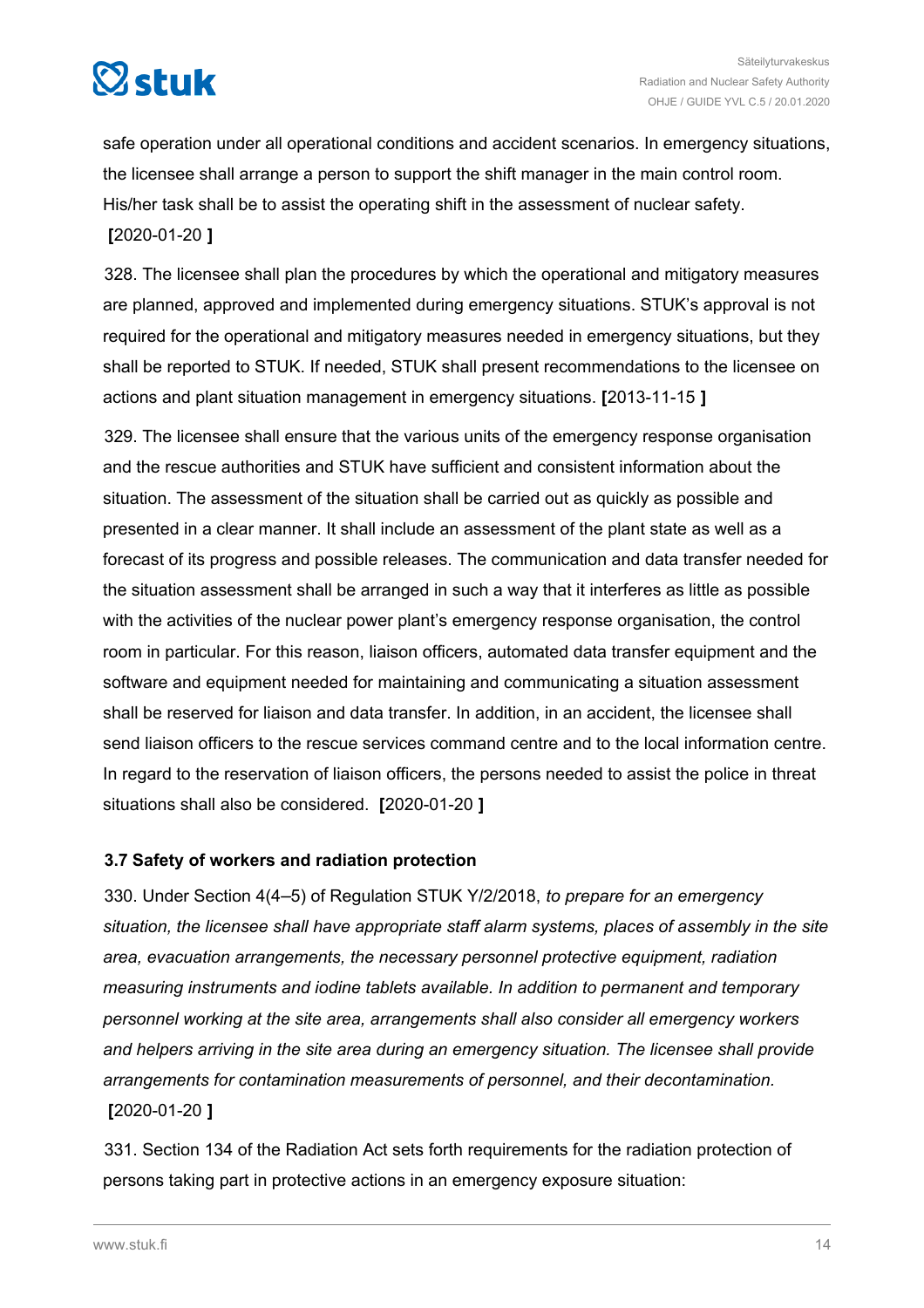

*An employer shall designate emergency workers in advance and determine their tasks in an emergency exposure situation in advance. An emergency helper's participation in protective measures shall be voluntary. An emergency worker's participation in protective measures shall be voluntary, provided that there is a probability that the exposure is higher than the reference level referred to in section 132(1). Protective measures that may result in exposure to radiation may not be assigned to pregnant or breastfeeding individuals or individuals younger than 18 years of age.*

*The occupational exposure of emergency workers and emergency helpers must be kept lower than the dose limits of workers to the extent possible. If this requirement cannot be met, the limitation of radiation exposure is subject to the reference levels referred to in section 132.*

*The monitoring of exposure conditions referred to in section 92 shall be arranged to emergency workers and emergency helpers in an emergency exposure situation. The employer is responsible for the monitoring of emergency workers' exposure conditions. The party having the work done is responsible for the monitoring of emergency helpers' exposure conditions, unless otherwise agreed between the employer and the party having the work done. Emergency workers and emergency helpers shall immediately be notified of any radiation dose higher than the reference level to which they have been exposed.*

Section 135 of the Radiation Act sets forth requirements for the special medical surveillance of persons participating in protective measures:

*Emergency workers and emergency helpers exposed in an emergency exposure situation shall be arranged special medical surveillance in accordance with section 97. Special medical surveillance shall furthermore be arranged for those emergency workers and emergency helpers in an emergency exposure situation who separately request it.*

*The employer is responsible for the special medical surveillance of an emergency worker. The municipality is responsible for the special medical surveillance of an emergency helper.* **[**2020-01-20 **]**

331a. Section 13 of the Government Decree on Ionizing radiation sets forth requirements for the dose limits of employees:

*The effective dose of a radiation worker may not be higher than 20 millisieverts a year. The equivalent dose of the lens of the eye may not be higher than 100 millisieverts during a time period of five consecutive years. However, during a single year, the dose may not be*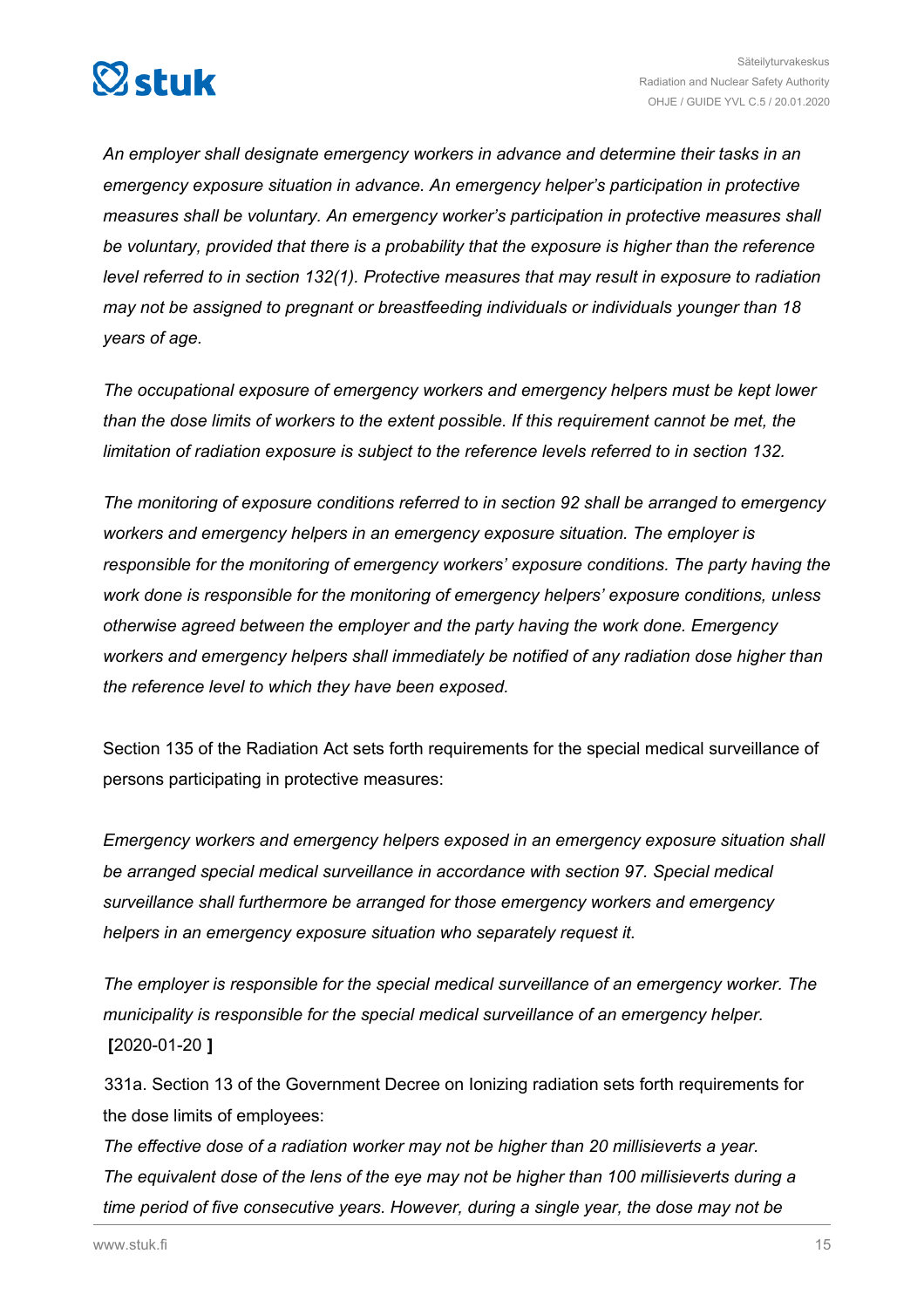

### *higher than 50 millisieverts.*

*The equivalent dose of skin may not be, as an average dose, higher than 500 millisieverts a year on the most exposed skin area the size of a quadrat centimetre.*

*The equivalent dose of hands, arms, feet and ankles may not be higher than 500 millisieverts a year.* **[**2020-01-20 **]**

331b. The Government Decree on Ionizing Radiation sets forth requirements for the radiation exposure in radiological emergencies:

### *Section 46 Reference levels for emergency workers and helpers:*

*The reference level of exposure resulting from an emergency exposure situation for emergency workers and helpers is, as an effective dose, 100 millisieverts a year. In a situation involving the saving of lives, the prevention of serious health effects caused by radiation or preventing an accident from growing worse, the reference level for emergency workers and helpers is 500 millisieverts as an effective dose a year.*

*Section 48 Using reference levels in a radiological emergency:*

*In an emergency exposure situation, the aim must be to carry out the protective measures in such a way that the dose attributable to the radiation exposure remains lower than the reference level for the emergency exposure situation, taking into account all of the exposure pathways. However, doses higher than the reference level are acceptable if the situation is, due to its extent or seriousness, of the kind in which the dose remaining lower than the reference level cannot be ensured with protective measures or if it would require measures of the kind that would cause unreasonably extensive damage in relation to the benefits to be achieved.* **[**2020-01-20 **]**

332. Under Section 47(2) of the Government Decree on Ionizing Radiation:

*The operator and authorities shall, in their emergency plan, prepare for the radiation protection of the emergency workers and helpers for whom they are responsible, which shall facilitate keeping their dose below the reference level for a radiological emergency.*

The licensee shall plan the procedures for the performance of radiation work in an emergency. In particular, actions in the event that there may be exposure to large doses of radiation shall be planned. In work planning, the goal shall be to limit radiation exposure to less than 50 mSv. **[**2020-01-20 **]**

333. In an emergency situation, attention shall be paid to the establishment and monitoring of the radiation situation at the work site, instructions given on the lengths of stay times and the possibilities to reduce radiation exposure. Procedures for the decontamination of workers and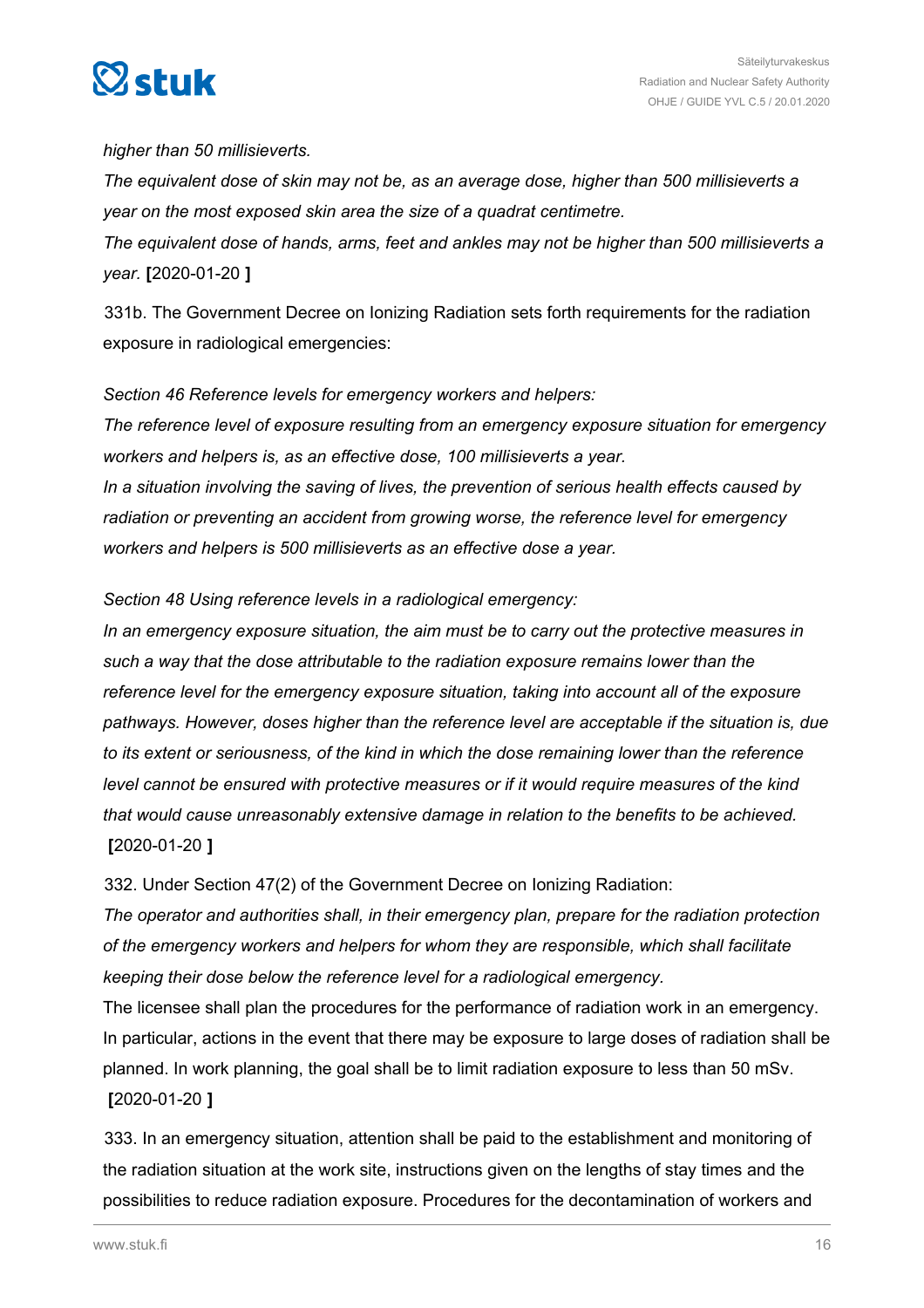

equipment shall also be arranged in advance. In addition, access control and procedures for communicating with those working in radiation hazardous areas at the plant and site area as well as with measurement teams in the precautionary action zone shall be planned. **[**2013-11-15 **]**

334. Protective equipment shall be reserved for persons working in an emergency exposure situation to limit the intake of radioactive substances through the skin and into the body. **[**2020-01-20 **]**

335. The radiation doses of those in the site area and the measuring teams active in the precautionary action zone during an emergency situation shall be monitored as required by the radiation situation. To monitor radiation exposure, a dosimeter that records the measurement result shall be used and also a real-time dosimeter, where necessary. **[**2020-01-20 **]**

336. Dose monitoring shall be arranged so that the readings of dosimeters and the accumulation of doses is monitored regularly. Individual doses shall be recorded after the performance of each separate task, where necessary. Exposure caused by internal radiation shall also be assessed. **[**2013-11-15 **]**

337. Data on radiation exposure incurred in an emergency situation shall be recorded and reported to STUK's dose register separately from radiation doses incurred during normal operation. Analyses of the exposure conditions and the measures taken shall also be recorded in the dose register. A radiation dose of over 50 mSv shall be reported to STUK without delay. **[**2020-01-20 **]**

338. Radiation doses of the rescue personnel and other corresponding external personnel working at the site area shall be reported to STUK's dose register without delay after their work in an emergency situation has been completed. **[**2020-01-20 **]**

339. The licensee shall be prepared to help the rescue authorities in rescuing injured workers, in first aid and in the transport of those needing medical care. The procedures shall take into account the possible contamination of patients. **[**2013-11-15 **]**

340. When the emergency situation has been terminated and the immediate measures necessary for limiting a radiation hazard and bringing a source of radiation under control have been performed, the dose limits stipulated shall apply to protection work and other measures seeking to mitigate the consequences of the accident. If the Government decides in accordance with Section 137 of the Radiation Act to shift to an existing exposure situation, the reference values confirmed by the Radiation and Nuclear Safety Authority based on Section 140 of the Radiation Act shall be applied in terms of occupational exposure. **[**2020-01-20 **]**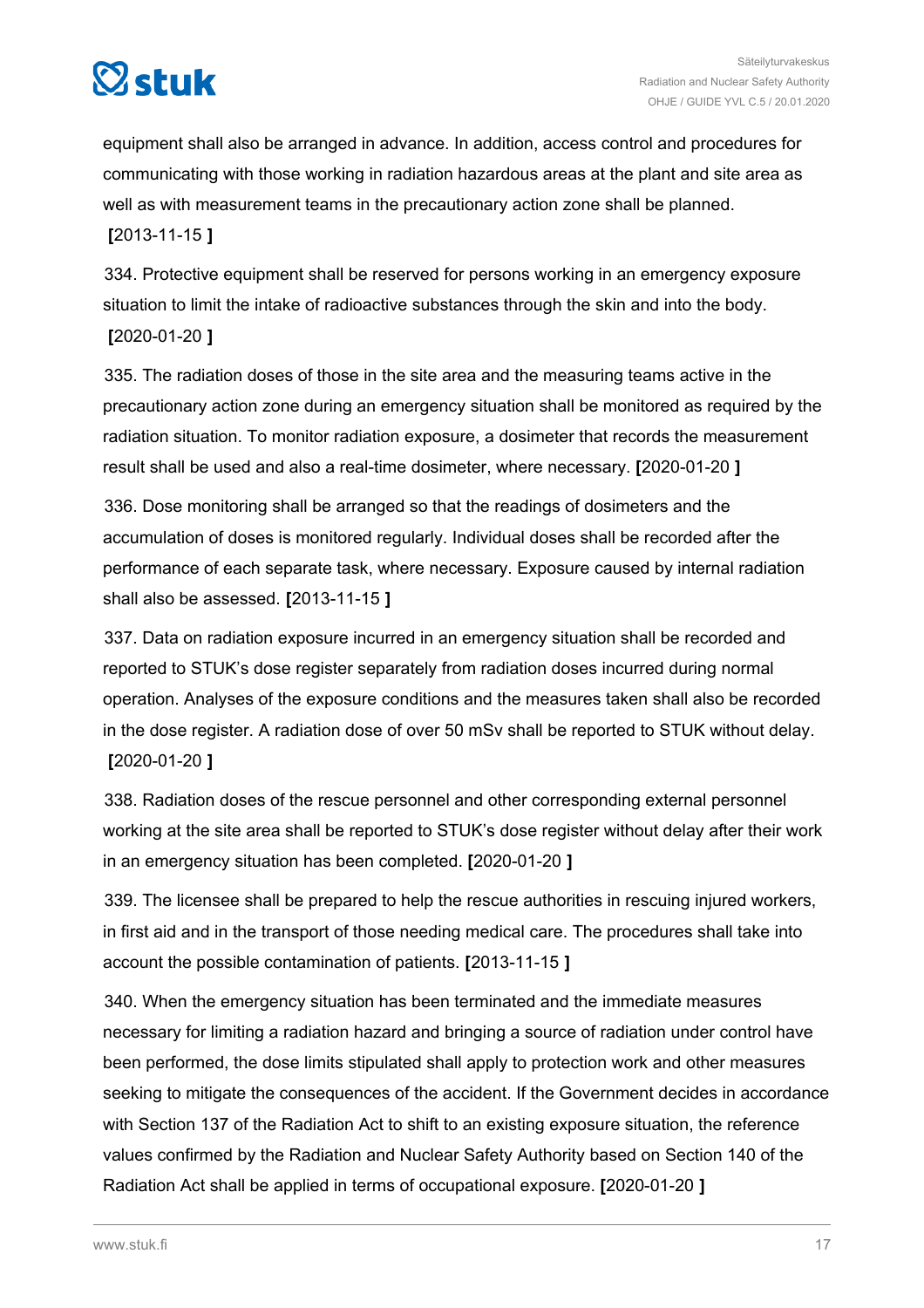<span id="page-17-0"></span>

#### **3.8 Radiation measurements and release assessment**

341. The licensee shall be prepared to evaluate the amount and nuclide composition of a release of radioactive substances in all accidents or the threat of a release. For this purpose, measurement procedures feasible for implementation inside the plant and in the site area shall be planned in advance, in order to identify and determine exceptional releases. A nuclear power plant shall be prepared to continuously monitor releases of radioactive substances and to evaluate any exceptional releases of radioactive substances at all relevant release rates. **[**2020-01-20 **]**

342. To prepare for emergency situations, the licensee shall prepare the measurement plans for radiation measurements inside the plant, at the site area and in its vicinity in the precautionary action zone. The plans shall take the local conditions into account, and they shall also describe the degree of personnel readiness, schedule of operations, quantity and types of measurement equipment, reporting of the measurement results, and personal protective equipment. Plans for sampling shall also be drafted. The licensee shall plan the operations of the measurement teams in advance together with the rescue authority and the Radiation and Nuclear Safety Authority. **[**2020-01-20 **]**

343. During an emergency situation, the licensee shall be prepared to apply and complement the measurement and sampling plans to meet the requirements of the prevailing situation. If the radiation conditions enable this, the data on the location and composition of the radioactive release and potential fallout relayed by fixed radiation measurement stations in the surroundings should be complemented by measurement teams in the precautionary action zone. In order to rapidly obtain an overall picture of the radiation situation, the power plant's measurement team shall, as far as is possible considering the team's radiation safety and other matters, measure the highest external radiation dose rate and determine the corresponding airborne concentrations of the most important nuclides from samples of air taken at a number of distances from the point of release. **[**2013-11-15 **]**

344. The measurement team working in the area surrounding the power plant shall be capable of measuring external dose rates and taking air samples when necessary for the purpose of laboratory analysis at the site area and its vicinity. In addition, it shall be possible to measure essential radionuclides and communicate the measurement results to the emergency response organisation of the power plant. **[**2013-11-15 **]**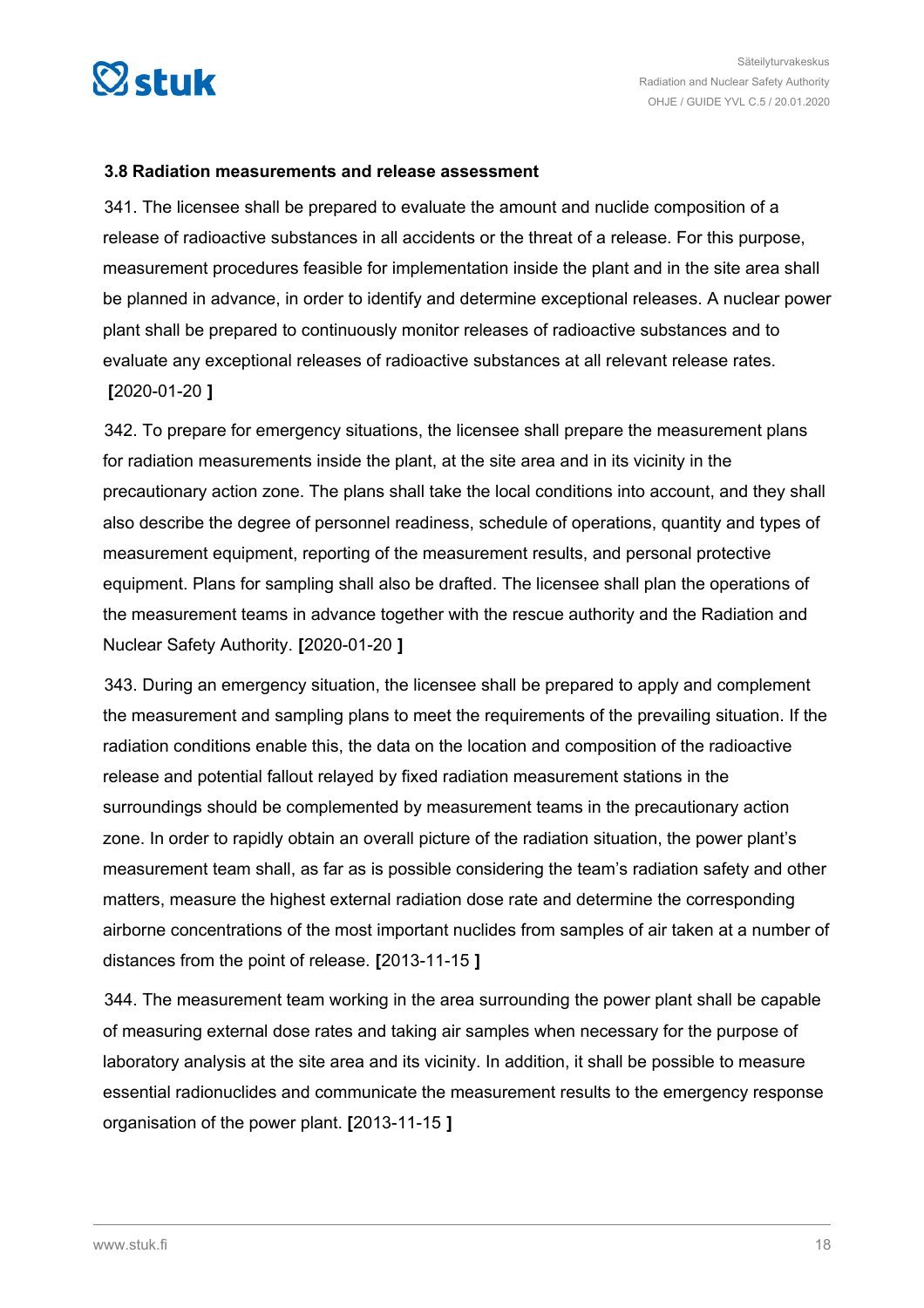<span id="page-18-0"></span>

345. The environment measurement teams shall have vehicles in their use suited for measurement activities, and channels for communicating with the emergency response organisation working at the nuclear power plant. The measurement routes and locations shall be planned in advance. **[**2013-11-15 **]**

### **3.9 Providing information to the public**

346. In an emergency situation, the licensee shall be prepared to make announcements to the mass media and the public. **[**2013-11-15 **]**

### **3.9.1 Prior information**

347. Section 4 of the Decree of the Ministry of the Interior (774/2011) sets forth the requirements on the information to be given in advance to the public on a situation involving a radiation hazard:

*The operator (licensee) of a nuclear facility shall, in co-operation with the rescue department and the Radiation and Nuclear Safety Authority, ensure that the public has the following at its disposal:*

*1. basic information about radioactivity and its effects on human beings and the environment 2. information on various types of radiological emergencies and their effects on the public and the environment*

*3. information on emergency measures planned to alert, protect and assist the public in a radiological emergency, and information about the authorities responsible for the measures 4. instructions on the actions to be taken in radiological emergencies.*

The Regional State Administrative Agency shall ensure that the information described in Subsection 1 is kept up-to-date and distributed at least every three years to the public potentially exposed in a nuclear emergency as well as whenever there are significant changes to that information. This information shall be continuously available to the public. **[**2020-01-20 **]**

348. In co-operation with the authorities in charge of the rescue operations, the licensee shall see to it that the bulletin(s) is/are distributed to the public in the emergency planning zone (within a radius of about 20 km from the nuclear power plant). In the precautionary action zone, attention shall especially be given not only to permanently occupied residences but also to recreational dwellings (leisure residences, recreational centres etc.). **[**2013-11-15 **]**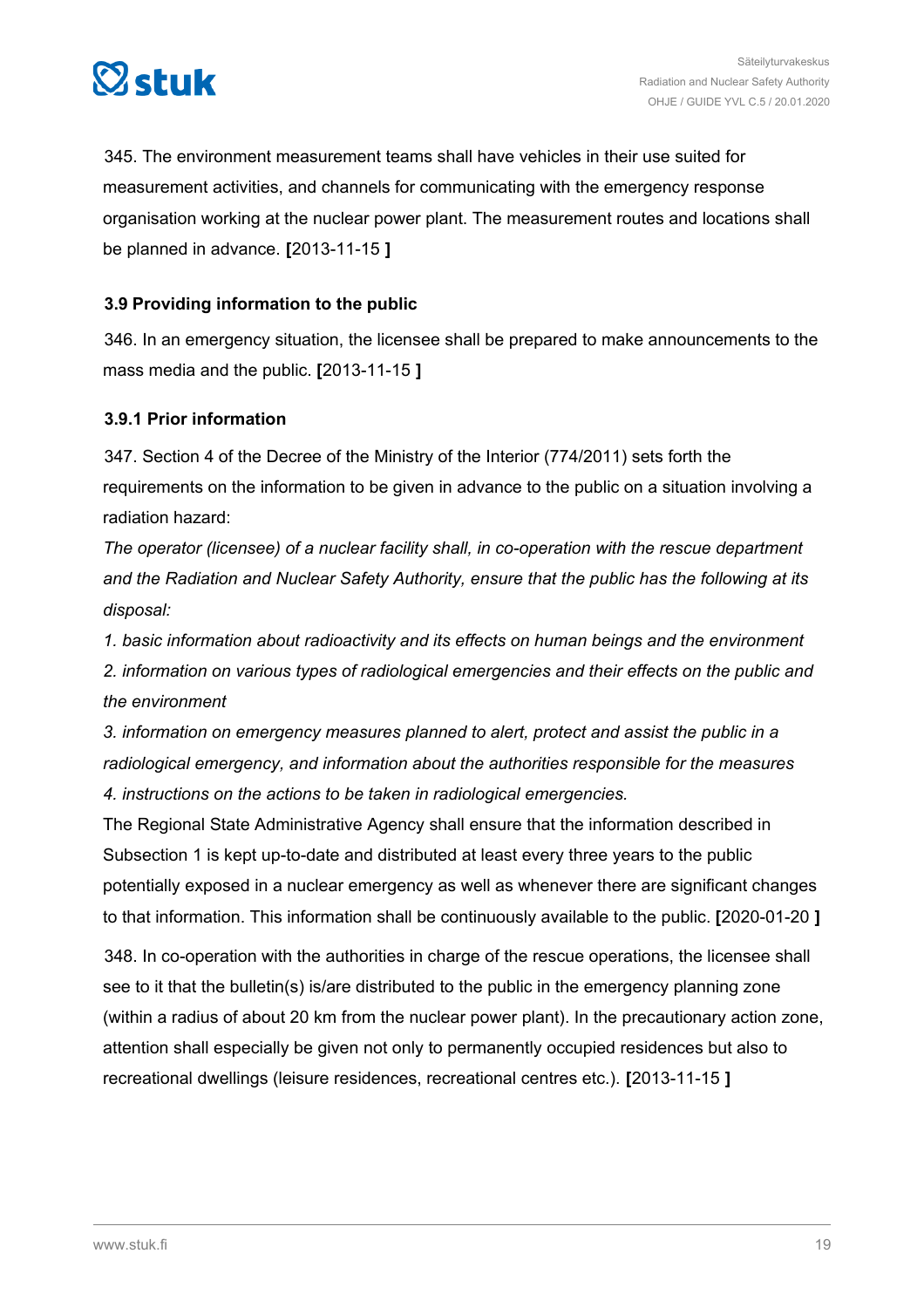<span id="page-19-0"></span>

### **3.9.2 Providing information during an event**

349. The information to be issued during a radiological emergency is described in Section 5 of the Ministry of the Interior Decree (774/2011). Responsibility for communications concerning the accident rescue operations rests on the director of rescue operations Only the director of rescue operations may issue instructions and orders to the public. STUK follows and assesses situations involving a radiation danger or threat of it, and provides information about them to other authorities as well as the public. The licensee shall be prepared to provide information via the mass media about the event and its severity. There shall always be readiness to provide information if the situation significantly changes. In its communications, the licensee shall take into account the communications of the authorities. **[**2013-11-15 **]**

350. For the purpose of communications, the licensee shall, in an emergency situation, tentatively assess the level of the event using the international INES scale. Provision shall also be made for any changes in the preliminary rating as the situation develops or more details emerge. The rating along with its justifications shall be delivered to STUK without delay. If the INES level of an accident changes as the situation progresses, the level may be determined at several different points in time. The rating shall show that the level is based on the current situation and that the level may change. **[**2013-11-15 **]**

### **3.10 Premises, equipment and accessories**

### **3.10.1 Premises, equipment and accessories**

351. Under Section 4(6-9) of Regulation STUK Y/2/2018, *to manage emergency response operations, there shall be an emergency response centre, which shall be able to maintain proper working conditions during an emergency situation, and which shall also be available during prolonged power failures. There shall be a designated centre outside the site area from which to direct the plant's emergency response operations, if the emergency response centre is not available. There shall be reliable communication and alarm systems in place to manage emergency response operations for the purposes of internal and external communications of the nuclear power plant. The licensee shall ensure that there are automatic data transmission systems in place to send information essential in terms of the emergency operations to the emergency response centre of the Radiation and Nuclear Safety Authority.*

In order to prepare for emergency situations, the nuclear power plant shall have premises, equipment, accessories and devices for the management, situation assessment, alerting, communications, data transfer and recording, planning and repair, fire protection, assembly and decontamination of personnel, first aid, dose monitoring as well as radiation measurements and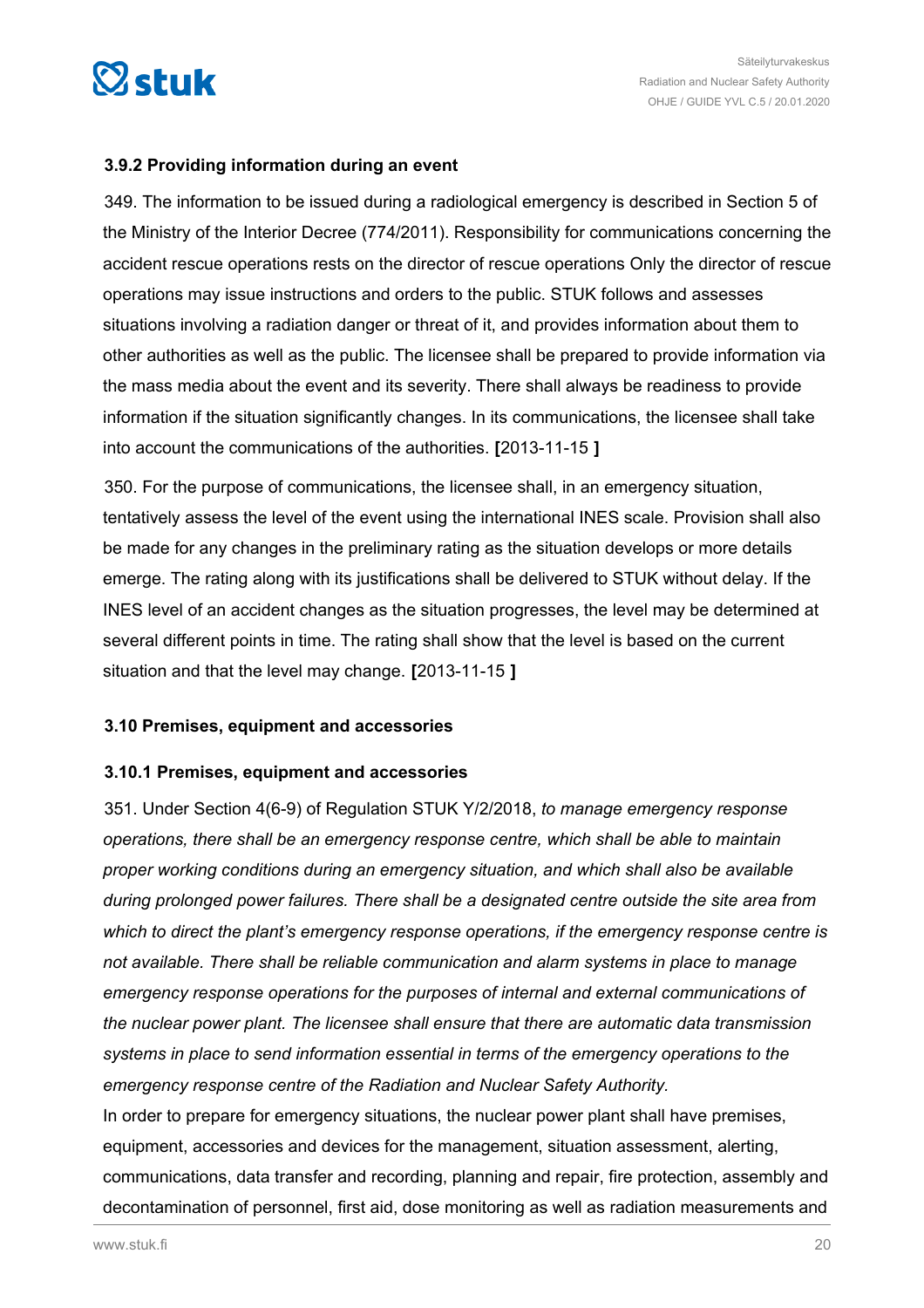

laboratory activities to facilitate the operation of the emergency organisation. **[**2020-01-20 **]**

352. The emergency response facilities shall be planned so that they enable the effective management of activities, situational assessment, the planning of operations required by the situation, laboratory functions and communicating the situation assessment to the plant's emergency response organisation, rescue authorities and STUK during the emergency situation. **[**2013-11-15 **]**

353. The facilities shall be equipped with the sort of equipment, systems and software that are needed for the formulation, maintenance, presentation, storage and data transfer related to the situation assessment. The facilities and instruments shall be available also when large quantities of radioactive substances have been released at the site area. In the design of premises, the possible loss of electricity shall be taken into account. **[**2013-11-15 **]**

354. In exceptional circumstances, there shall be preparedness to use mobile equipment to ensure electrical and water supply and other functions. The emergency plan and related supporting procedures shall provide comprehensive instructions on the utilisation of the equipment, but also training needs to be arranged. **[**2013-11-15 **]**

355. The facilities of the emergency response organisation and the other personnel working during an emergency situation at the plant shall be planned so that it is possible to work therein safely and for long periods (including water, food, rest and sanitary facilities) during the emergency situation. Access routes between the premises shall be sufficiently quick and safe in order to limit radiation exposure. Access control shall be planned so that the total number of people at the plant is known. **[**2013-11-15 **]**

356. It shall be possible to ensure the functional capacity of the emergency response organisation's operational facilities for at least a 24-hour period without material supplements or the recharging of DC batteries in situations where the loss of electricity supply occurs. There shall be sufficient water and fuel reserves at the plant area as well as the possibility for the recharging of DC batteries so that the functional capacity of the operational facilities can be guaranteed for a period of 72 hours, also under rare external events. **[**2020-01-20 **]**

357. In emergency situations, the Radiation and Nuclear Safety Authority (STUK) shall send experts to the nuclear power plant. Working space shall be arranged for STUK's representatives so that they can monitor the management of the plant's emergency organisation's operations and maintenance of the situation assessment. **[**2013-11-15 **]**

358. The emergency organisation shall have an adequate amount of personal protective equipment available for emergency situations. There shall be a sufficient stock of the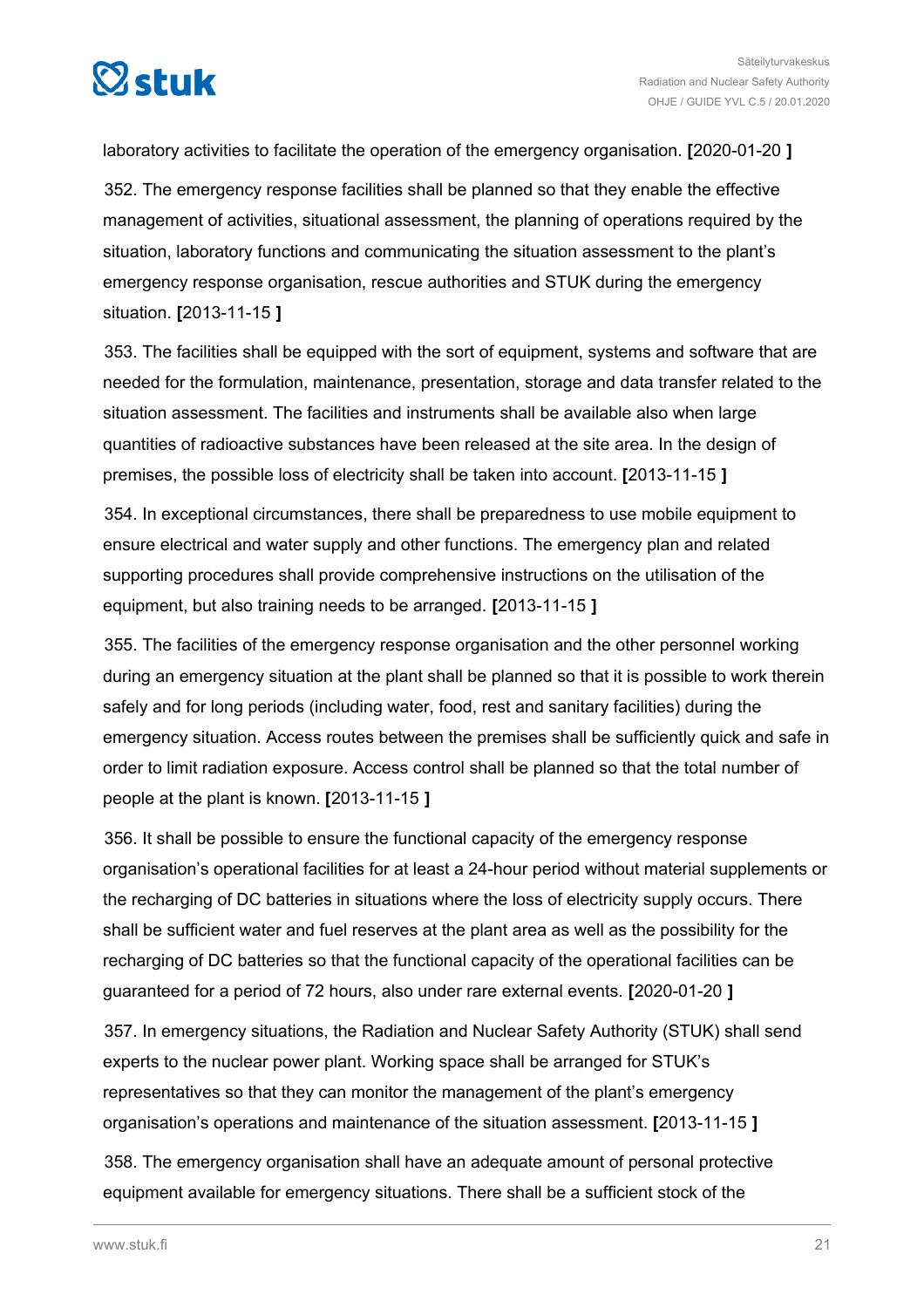<span id="page-21-0"></span>

consumables required for the decontamination of persons and equipment. Equipment and consumables shall be stored and placed appropriately in such a way that they are quickly available for the various teams. **[**2020-01-20 **]**

359. An adequate number of fixed and mobile measurement equipment shall be continuously operable and available at the nuclear power plant to assess the radiation situation at the nuclear power plant, at the site area and in the precautionary action zone. The mobile measurement equipment shall be located so that it can be quickly deployed by the various teams. The licensee shall have sufficient fixed measurement equipment in continuous operational readiness for the assessment of weather conditions and dispersion of releases in the emergency planning zone. **[**2013-11-15 **]**

360. A record shall be kept on the quantity, location and operability of the premises, equipment and accessories. **[**2013-11-15 **]**

### **3.10.2 Alert and communications systems, reserve emergency response centre**

361. The control rooms, emergency response centre and the facilities of the technical support group shall be equipped with redundant alarm and communications systems to alert those in danger at the site area and in the immediate vicinity of the plant, to launch operations in an emergency situation and to keep in touch with the command and operational units of the emergency organisation, rescue operations command centre and STUK. The audibility of alarms installed outdoors shall cover the site area and its immediate vicinity. The alerting of personnel connected with the licensee's operations in the support areas (housing and storage areas etc.) shall be ensured both indoors and outdoors. **[**2013-11-15 **]**

362. Talking connections between the control room and emergency command posts shall be secured by mutually independent communications systems. The number of connections shall be sufficient to ensure communications adequate for every situation. Back-up satellite phones shall be provided for the purpose of overcoming exceptional contact problems. The measurement, operational and repair personnel inside the plant, at the site area and in the precautionary action zone shall have the necessary equipment to keep in contact with the command post. **[**2013-11-15 **]**

363. The control room and the emergency response centre shall be equipped with recording communication devices. **[**2013-11-15 **]**

364. The licensee shall arrange, for the communication of situational information, an automatic data transfer and display system from the power plant's process computer to STUK as well as to the emergency response centre of the power plant and to the technical support team. The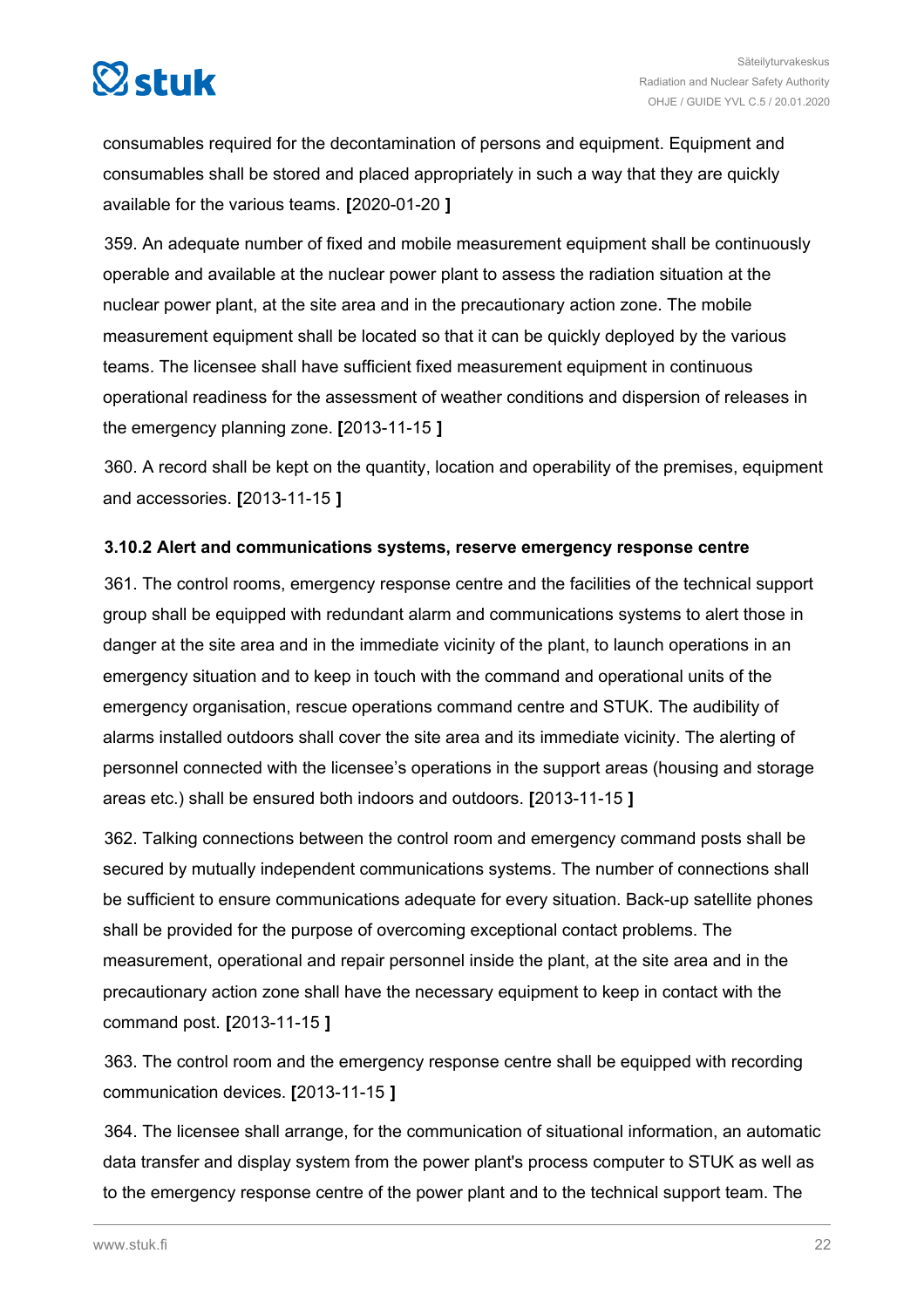



system shall be capable of sending information simultaneously from all plant units. The information update speed shall be sufficient to take care of the situation. The reliability and operation of the system shall be assessed in various situations. In the provision for a failure or malfunction in the system, a compensatory procedure shall also be planned. **[**2013-11-15 **]**

365. The contents of transferred data shall be planned such that all data significant for situation assessment and progress is transferred. Data on the status of plant systems and measured parameters shall be transmitted. The data transmission system must be capable of supplying information on both the current situation and the previous one for a sufficiently long time to enable monitoring of the progress of the situation. In planning data transfer, clear displaying of information shall also be taken into account. The data transmitted data shall include at least:

- reactor main parameters
- primary circuit main parameters
- secondary circuit main parameters (pressurised water reactor)
- make-up water and emergency cooling systems
- decay heat removal systems
- containment main parameters
- the most important reactor and plant protection signals
- the most important electrical systems
- radiation situation at the plant unit
- radiation situation at the site area
- radiation situation in the vicinity
- meteorological data.

### **[**2013-11-15 **]**

366. The licensee shall arrange the transfer of the measurement results of on- and off-site measurement teams to STUK's emergency response organisation and to the rescue operations command centre as well as the transfer of calculated environmental radiation situations and their prognoses to the licensee's emergency situation command posts and to STUK. **[**2013-11-15 **]**

367. Outside the site area, there shall also be a centre intended for commanding the plant's emergency response activities under exceptional situations. In selecting the location for this facility and planning its equipment and structures, attention shall be paid to the fact that the facility shall be accessible even if an accident has occurred at the site area and access to the site is blocked. In planning the operations, a situation of long duration shall be taken into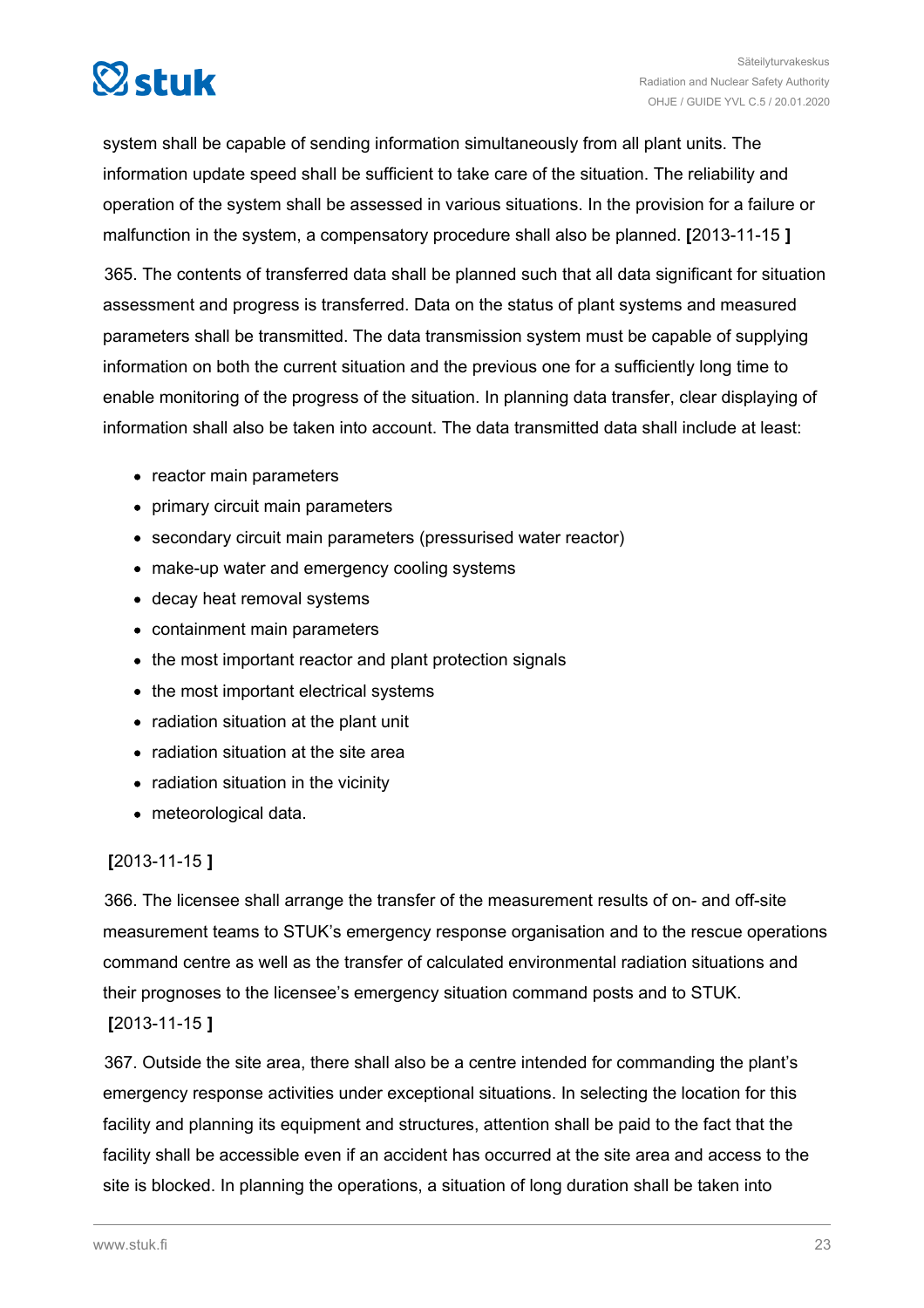<span id="page-23-0"></span>

consideration. The essential instructions, instruments and equipment from the perspective of commanding emergency response activities shall be located in the facility, and the required independent communications connections shall also be in place to ensure communications necessitated by the situation also when normal communications network operations are blocked. **[**2020-01-20 **]**

### **3.11 Termination of emergency situations and recovery measures**

368. Under Section 12(1) of Regulation STUK Y/2/2018, *the emergency plan shall define the criteria governing the termination or reduction of measures taken due to an emergency situation. A precondition for the termination of measures is that the nuclear power plant has been brought into a safe state, releases of radioactive substances do not exceed the thresholds set for normal operation and the necessary recovery measures are initiated.* **[**2020-01-20 **]**

369. Under Section 12(2) of Regulation STUK Y/2/2018, *if rescue operations continue after the termination of the emergency situation, the licensee shall be prepared to engage in cooperation corresponding to that which occurs during an emergency situation.* **[**2020-01-20 **]**

370. Recovery measures include at least the following:

- identification of changes in the nuclear power plant's structures, systems or components which impact maintaining the plant in a safe state and managing radioactive substances
- actions which may be needed to keep the plant in a safe state and to prevent and reduce releases
- evaluation of radiation doses caused by an accident
- the necessary decontamination measures and efficient waste management planning
- event analysis including its causes and preparation of an event report.

### **[**2013-11-15 **]**

### **3.12 Emergency situation records**

371. The licensee shall plan procedures for recording data on the course of the events and decisions made in emergency situations. **[**2013-11-15 **]**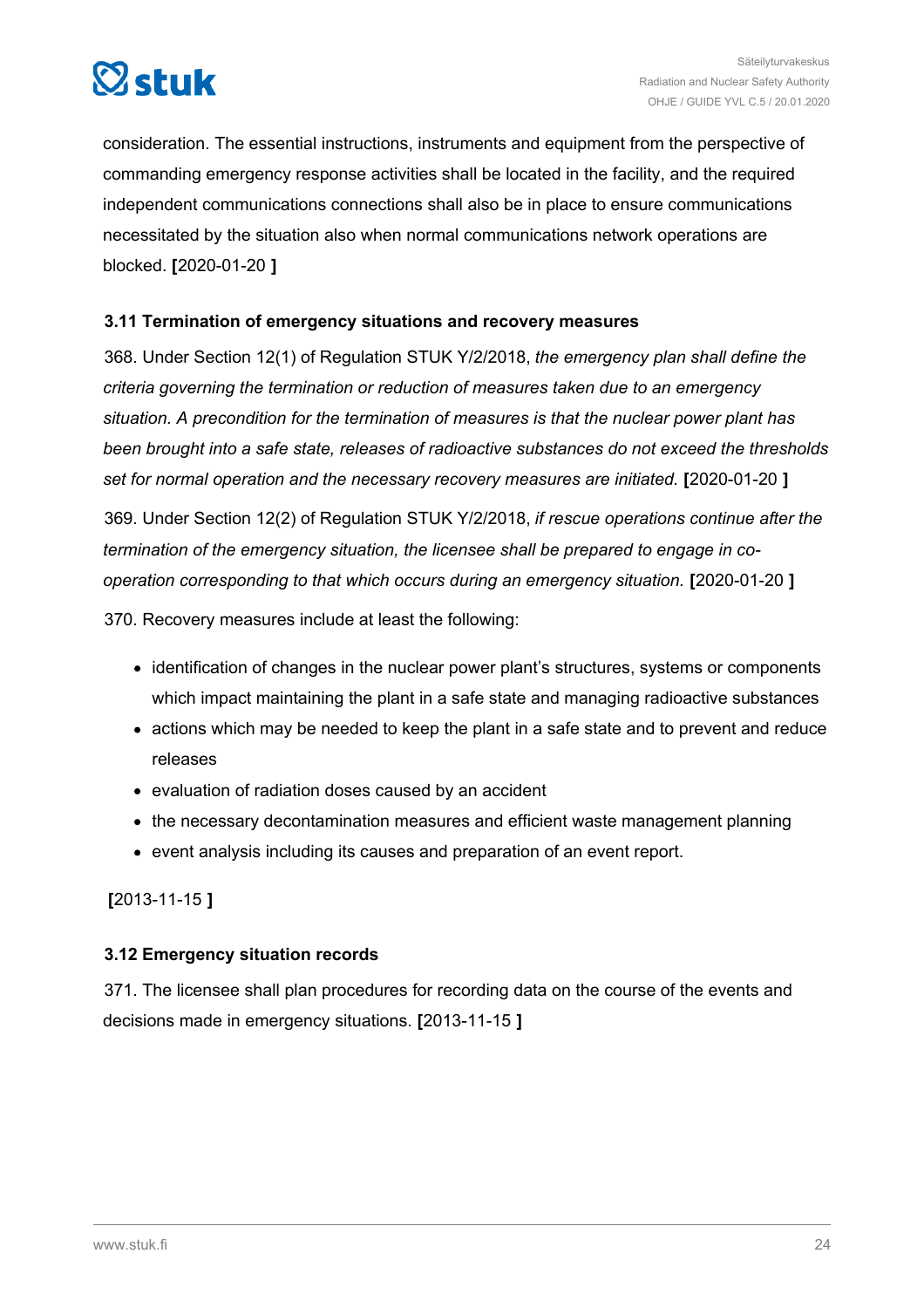<span id="page-24-0"></span>

### **4 Maintenance of emergency preparedness**

### **4.1 Plan, facilities and equipment**

401. Under Section 8(4) of Regulation STUK Y/2/2018, *emergency arrangements shall be regularly evaluated. When developing the emergency arrangements, attention shall focus on the experience gained from the exercises, experiences and conclusions drawn concerning the management of emergency situations, as well as on research and technical developments.* **[**2020-01-20 **]**

402. The emergency plan and instructions shall be regularly updated by revising them regularly at least once a year. Changes to contact details and software shall be made without delay. Lessons identified in exercises or otherwise, technological development in the field and changes in the operating conditions and legislation shall be taken into account in developing the plan. **[**2013-11-15 **]**

403. The objective in the planning and maintenance of emergency response facilities shall be the ensuring of essential functions in corresponding exceptional circumstances on which the power plant's safety requirements under Guides YVL B.1 "Safety design of a nuclear power plant" and YVL B.7 "Provisions for internal and external hazards at a nuclear facility" are based. The conventional functions closely related to the emergency response facilities and those necessitated by nuclear situation assessment shall be ensured in a similar manner. **[**2020-01-20 **]**

404. The facilities used in emergency situations shall have the necessary equipment available such that prompt action can be taken without delay. The operability of all facilities, equipment and devices shall be regularly verified. The alarms as well as communication and data transfer connections shall be tested regularly at least once a month according to a separate programme. Defects, disturbances and deficiencies detected in the testing or otherwise shall be fixed without delay. The significance of the defects and weaknesses detected shall be assessed to identify potential improvement needs. Devices intended for emergency situations shall also be tested during exercises. **[**2013-11-15 **]**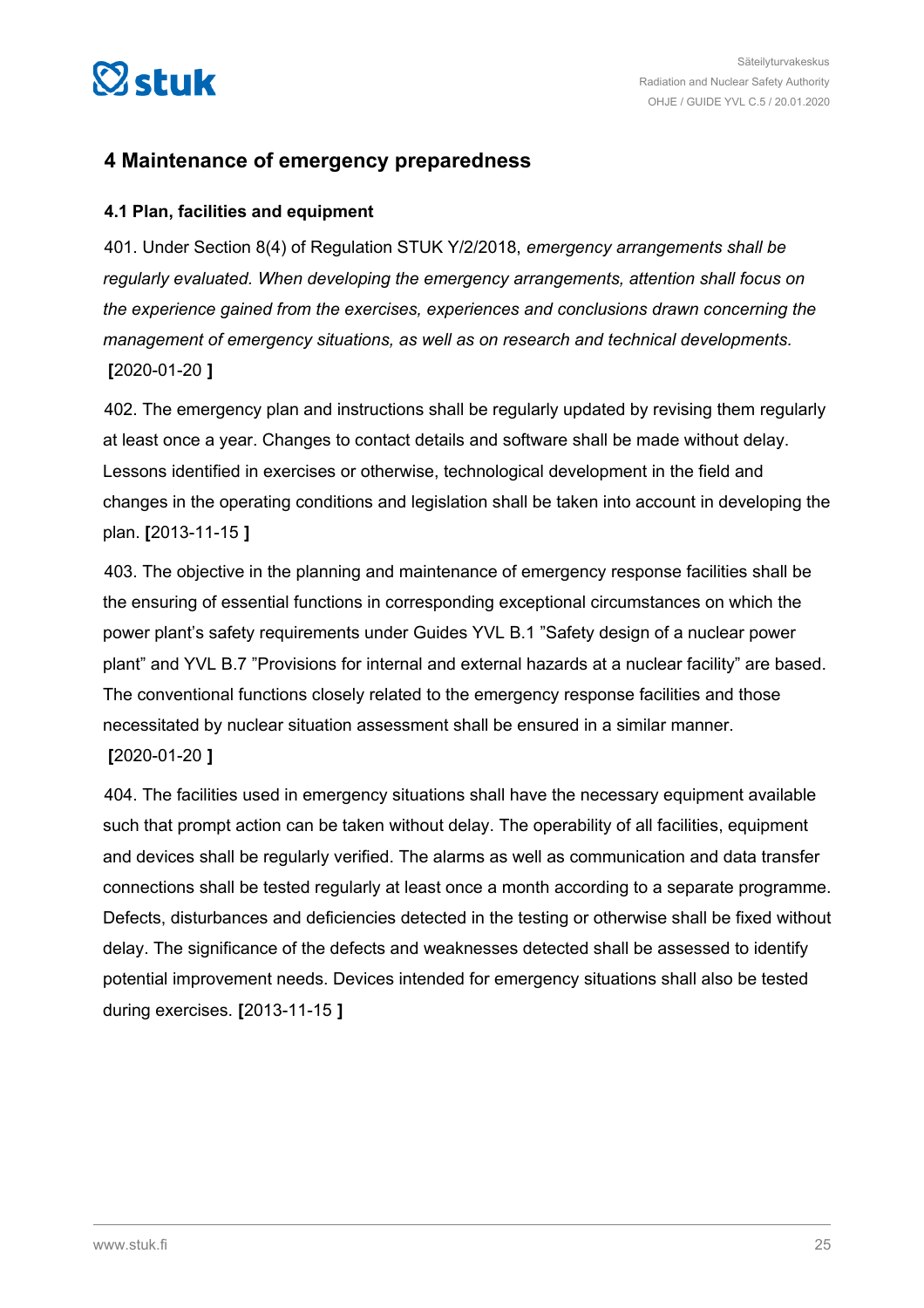<span id="page-25-0"></span>

### **4.2 Training**

405. The licensee shall appoint a person responsible for the nuclear facility's emergency arrangements as well as a deputy for this person. Only a person approved by the Radiation and Nuclear Safety Authority (STUK) under Section 7 i of the Nuclear Energy Act can be appointed to this task. **[**2013-11-15 **]**

406. Under Section 8(1–2) of Regulation STUK Y/2/2018, *the licensee shall arrange emergency training for all nuclear power plant personnel and other permanent or temporary employees working at the site area. The licensee shall arrange emergency exercises on an annual basis. At least once every three years the emergency exercise shall be arranged as a co-operation exercise with the authorities.*

The training shall address accident procedures relating to alarms, places of assembly at the site area and exit from the site area. Furthermore, an overall picture of the emergency response organisation's operation during emergency situations shall be given. **[**2020-01-20 **]**

407. Basic training needed in each task shall be arranged for the persons of the emergency response organisation prior to appointment to the task. Persons part of the emergency response organisation shall be provided with annual refresher training and advanced training. Attention shall be given in the training of all teams of the emergency response organisation to the radiation situation at the plant during an accident and actions required by it. The training shall also pay attention to deficiencies and improvement needs identified during emergency exercises. **[**2013-11-15 **]**

408. Under Section 8(3) of Regulation STUK Y/2/2018, *the licensee shall draw up at least a three-year training plan to ensure that training is given on all aspects of preparedness to act at regular intervals. The emergency exercises shall be evaluated based on the set preparedness objectives.* The implementation of the training plans shall be reported annually, and this report as well as the training plans shall be submitted to the Radiation and Nuclear Safety Authority for information. **[**2020-01-20 **]**

409. The licensee shall arrange training possibilities for the organisations participating in the rescue operations on nuclear power plant emergency arrangements. **[**2020-01-20 **]**

409a. Under Section 8(7) of Regulation STUK Y/2/2018, *the licensee shall ensure that permanent and temporary personnel working at the site area as well as all emergency workers and helpers arriving in the site area during an emergency situation receive appropriate instruction as required by the emergency situation. The licensee shall prepare in advance material for the instruction given during an emergency situation.*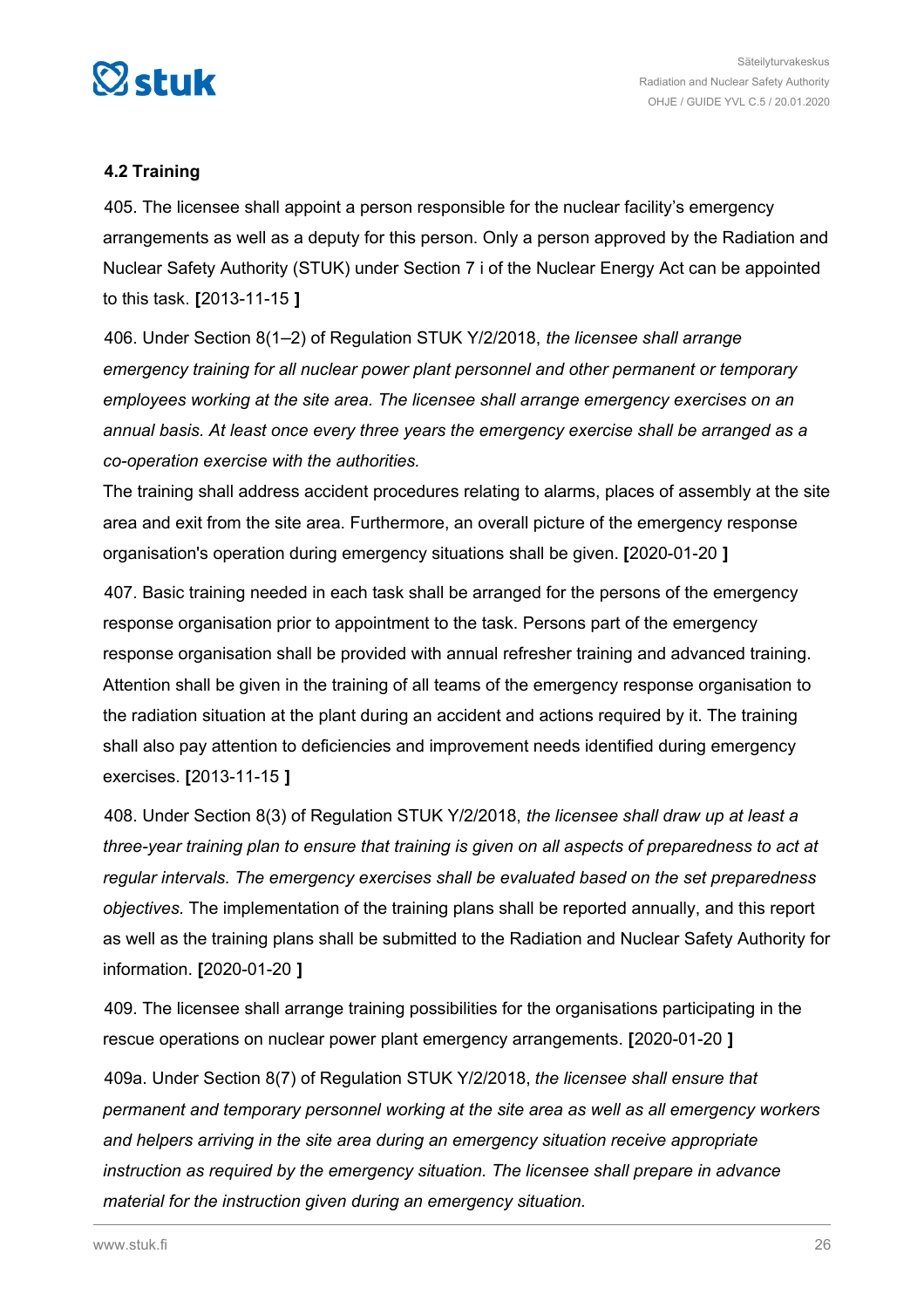## <span id="page-26-0"></span> $\heartsuit$ stuk

The instruction may also involve hand-outs and presentations of written and other materials. The licensee shall ensure that the persons instructed during the situation have understood the content of the instruction. **[**2020-01-20 **]**

### **4.3 Emergency exercises**

410. Emergency exercises shall be held during the operation of the nuclear power plant at least once a year, and more frequently when necessary if several reactors and plant types are located in the same plant site. The objective of these emergency exercises is to ascertain the appropriateness of the facilities, devices and equipment reserved for emergency situations; the suitability, compatibility and scope of the operating instructions and software; and the capability of the organisation to identify potential needs for modifications or improvements. **[**2013-11-15 **]**

411. The annual emergency exercise shall cover a significant part of the emergency plan's activities. The licensee shall ensure that all sectors are exercised over longer time spans. Simultaneous emergency situations of several nuclear facilities located at the same site area shall also be exercised. In addition, situation exercises involving one or several sectors of emergency response shall be arranged to become acquainted with the performance of the tasks, improve co-operation and enhance operations. The threat of unlawful action shall be included in some of the exercises. **[**2013-11-15 **]**

412. According to Section 48 of the Rescue Act (379/2011), *the rescue department and the business or industrial operator* [the licensee] *shall [--] organise exercises to ensure the workability of the external rescue plan. The implementation of the external emergency plan and the organisation of exercises are supervised by the regional state administrative agency.* During the operation of a nuclear power plant, co-operation exercises shall be held in co-operation with the operator and the other authorities participating in rescue activities at least once every three years (Ministry of the Interior Decree 612/2015, Section 8). The licensee shall participate in the planning, organising and implementation of these exercises. **[**2020-01-20 **]**

413. An exercise plan shall be prepared for an emergency exercise. The date and participants of the annual exercise may be announced in advance but the exercise situation shall mainly be concealed such that it is only known to trainers, observers and evaluators designated by the exercise management. Exercises involving some sectors only may be training-type activities by nature, where the exercise situation may be announced in advance. **[**2013-11-15 **]**

413a. A detailed plan for the emergency exercise drawn up by the licensee shall be submitted to STUK for information before the exercise. **[**2020-01-20 **]**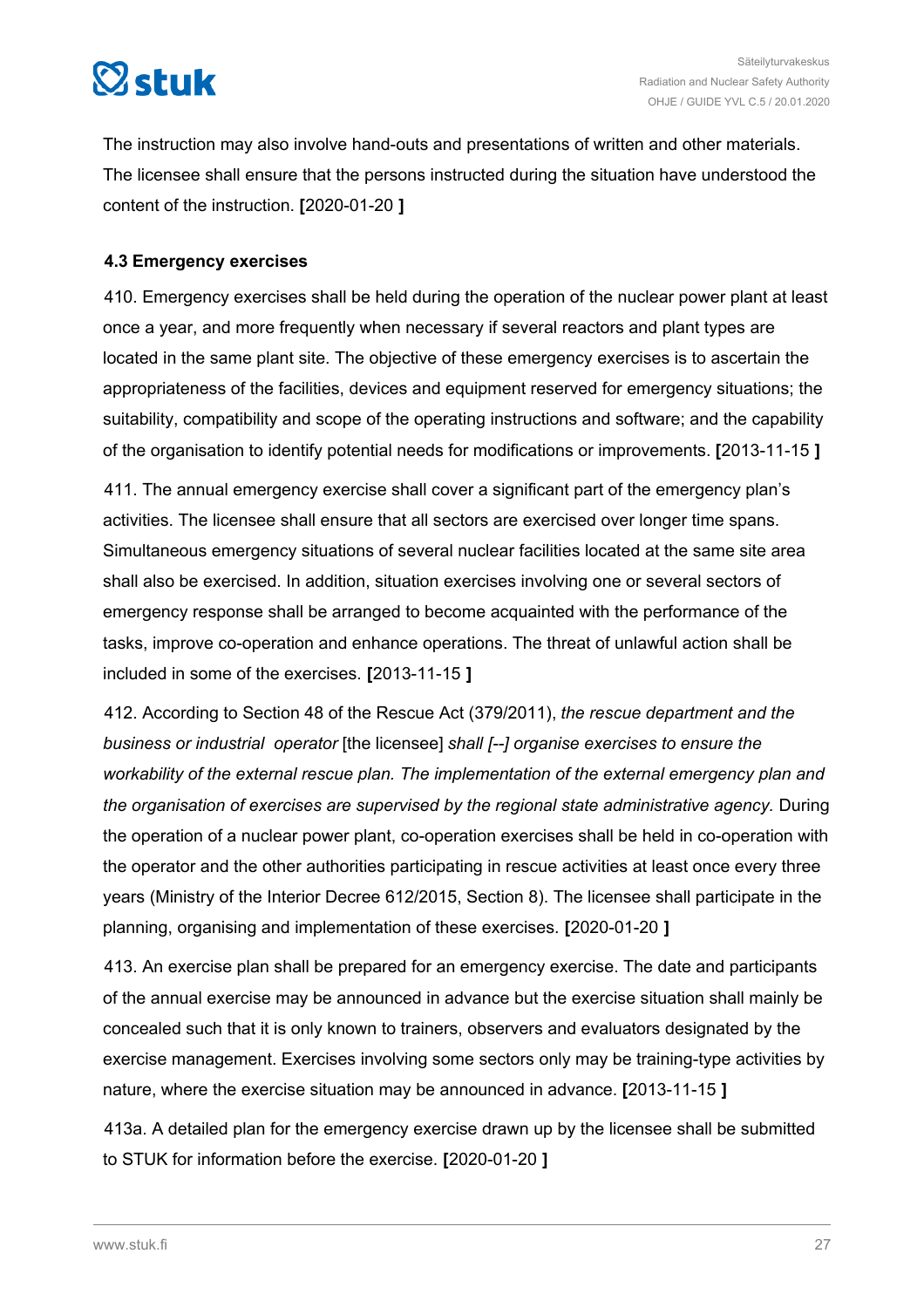<span id="page-27-0"></span>

414. The annual emergency exercise shall be evaluated. For this purpose, evaluators shall be present to follow the exercise. The exercise participants' experiences and suggested improvements shall be collected at, for example, an evaluation meeting held after the exercise, by post-exercise interviews or by means of written feedback. **[**2013-11-15 **]**

415. An assessment report shall be prepared on the exercise, stating any observed defects or development areas and actions decided based on them. The report prepared on the exercise shall be submitted to STUK for information within three months from the exercise. **[**2013-11-15 **]**

416. A record on the trainings and exercises shall be kept to evaluate the scope and quality of activities. A record shall be kept on everyone who has taken part in the training and exercises in order to ensure the regular participation of all those who have been assigned to take care of emergency response duties. **[**2013-11-15 **]**

### **4.4 Peer Review**

417. The licensee shall arrange internal audits and applicable peer reviews covering all sectors of emergency arrangements. Regular peer reviews shall be carried out during the plant's operation and, for applicable parts, before commissioning a new plant unit. **[**2013-11-15 **]**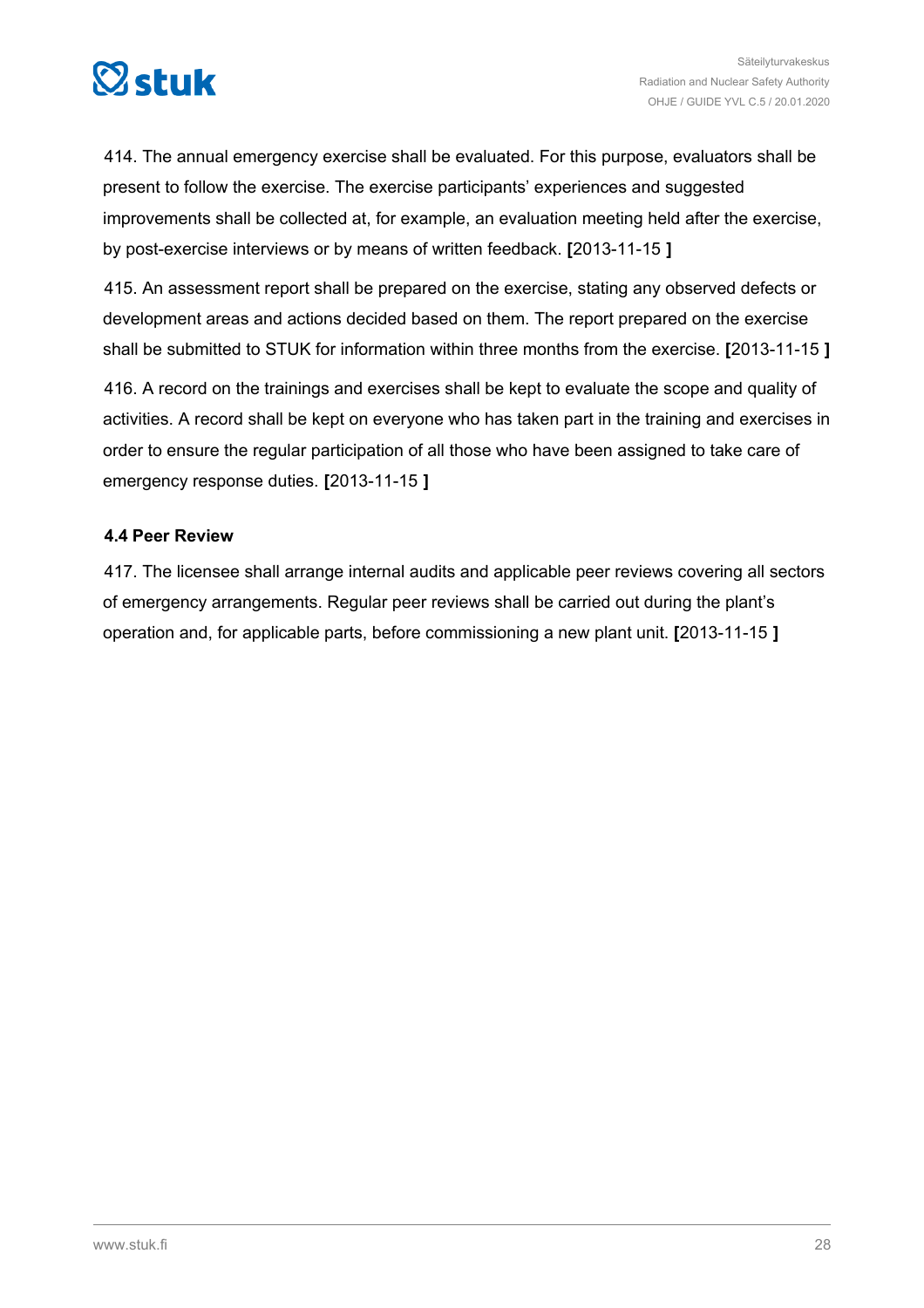<span id="page-28-0"></span>

### **5 Rescue operations and actions to protect the public**

### **5.1 Rescue-operations related requirements for the licensee**

501. Under Section 13(3) of Regulation STUK Y/2/2018, *the licensee shall maintain continuous preparedness to assist in rescue work in an emergency situation. Such measures shall be practised in co-operation with the relevant authorities. Plans for measures related to rescue operations shall be included in the emergency plan.* **[**2020-01-20 **]**

502. The licensee is obliged to comply with the rescue operations orders that are issued by the authority having command responsibility for the rescue operations. **[**2013-11-15 **]**

503. Under Section 11(3) of Regulation STUK Y/2/2018, *the nuclear power plant's emergency manager issues recommendations for protecting the public to the director of rescue operations, until the Radiation and Nuclear Safety Authority announces responsibility for issuing such recommendations.* STUK shall assume responsibility for the issuing of recommendations when it has adequate information on the situation. STUK informs the licensee and the director of rescue operations of the assumption of responsibility. Even after this, the power plant's emergency response organisation has to make situation assessments as regards accident progress and consequences thereof and relay them to STUK and the rescue operations command centre. **[**2020-01-20 **]**

504. The nuclear power plant shall have an effective and adequately backed-up alarm system for alarming the personnel. The alarming of those at the site area shall be ensured by making checks at the site. **[**2013-11-15 **]**

505. Reliable and smooth evacuation of persons at the site area shall be planned in advance. The vehicles and routes used for exiting the site area shall be planned, the exit time required shall be estimated, and the personnel trained to the extent required by these operations. Exiting the plant area shall be recorded. The need for evacuation protection, dose measurements and any need for decontamination shall be also planned for the possibility of exceptional natural conditions and contamination situation of the site area. **[**2013-11-15 **]**

506. In Section 48 of the Rescue Act (379/2011), it is regulated on the obligation of the licensee to participate in the drafting of the external rescue plan as well as communicating on the plans and arranging exercises preparing for a nuclear power plant accident. Via these exercises, the functionality of the plan is assured. **[**2013-11-15 **]**

507. The licensee shall distribute iodine tablets in advance to the public in permanent and leisure accommodations as well as in work places in the precautionary action zone. The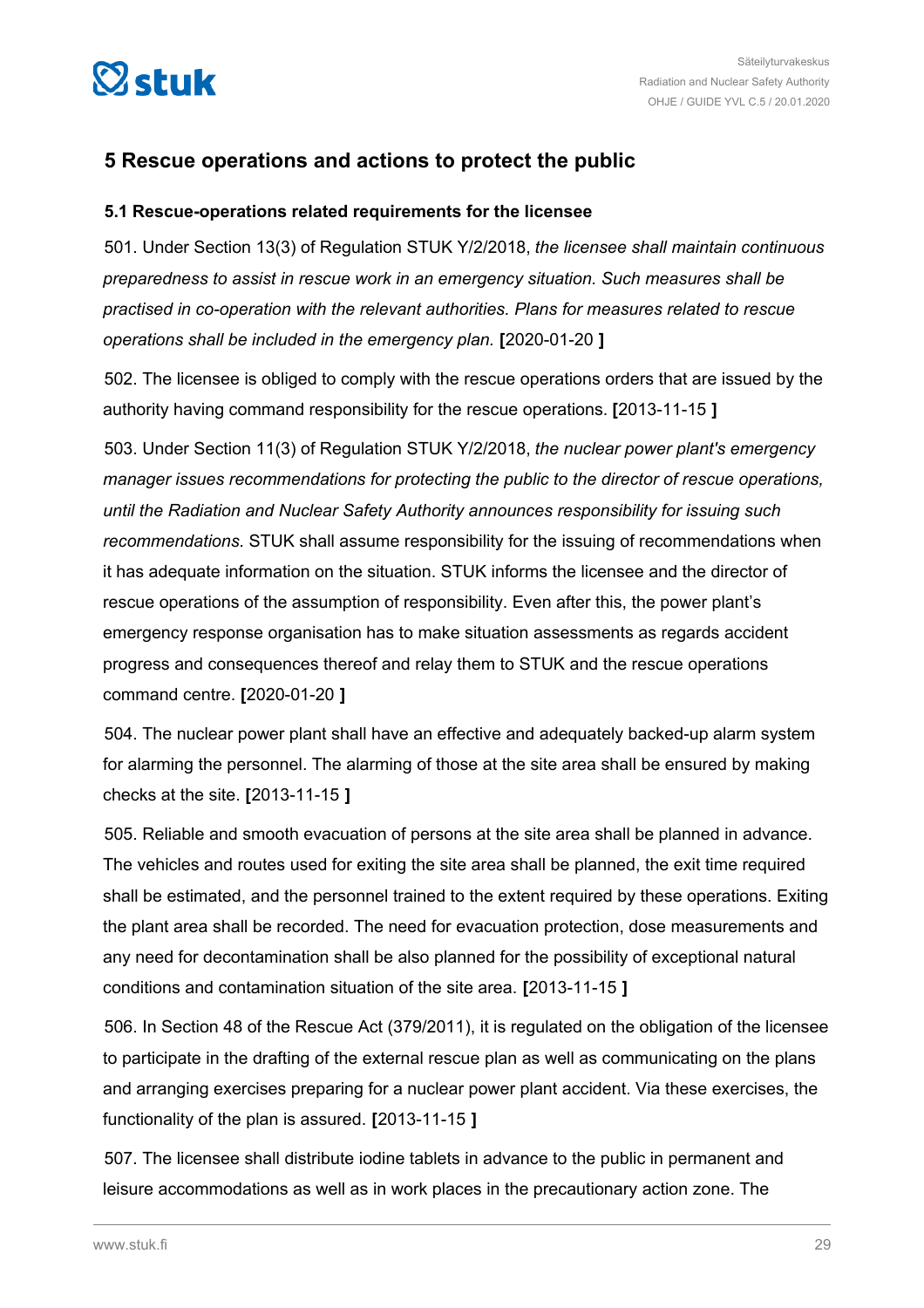<span id="page-29-0"></span>

distribution shall be repeated regularly in accordance with the expiration of the iodine tablets. **[**2013-11-15 **]**

508. In co-operation with the responsible rescue authorities, the licensee shall in advance plan how to alarm those at the site area and in the vicinity of the nuclear power plant (audibility of the power alarm at the site area and housing areas) who may be in immediate danger during an accident. The plan shall address the alerting of those at the site area and in its vicinity, the provision of information on the situation, the issuing of operating instructions, activities in the places of assembly and evacuation from the site area. A reliable mobile phone system may also be used in alarming. **[**2013-11-15 **]**

509. The licensee shall plan in advance in co-operation with the rescue authority and other official and responsible parties on how safe passage to the site area shall be ensured and, if required, how it can be restored sufficiently under all natural conditions and in other exceptional situations. **[**2013-11-15 **]**

### **5.2 Rescue-operations management arrangements and co-operation in an accident**

510. The command of rescue operations is based on the Rescue Act. According to Section 23(1–2) of the Rescue Act, *the Ministry of the Interior directs and steers rescue services and maintains oversight of their coverage and quality, is in charge of the preparedness and organisation of rescue services at national level, coordinates the activities of various ministries and sectors in the field of rescue services and their development and carries out other duties provided for the Ministry of the Interior in this Act. Regional state administrative agencies maintain oversight of rescue services and their coverage and quality within their area of operation. Regional state administrative agencies also support the Ministry of the Interior in duties laid down in Subsection 1 and carry out other duties provided for regional state administrative agencies in this Act.*

According to Section 24(1) of the Rescue Act, *municipalities are jointly responsible for rescue services in rescue service regions (regional rescue services), as further provided below in this Act.* According to Section 34(1,3) of the Rescue Act, *unless otherwise agreed, the director of rescue operations comes from the rescue service region where the accident or dangerous situation began. The rescue authorities of the Ministry of the Interior have the right to issue orders concerning rescue operations and decide on the director of rescue operations and his or her area of operation.* The regional emergency response centre receives the accident notice from the power plant and alarms the authorities. **[**2020-01-20 **]**

511. Management of rescue services by the Ministry of the Interior and the Regional State Administrative Agency primarily includes the acquiring of the necessary resources and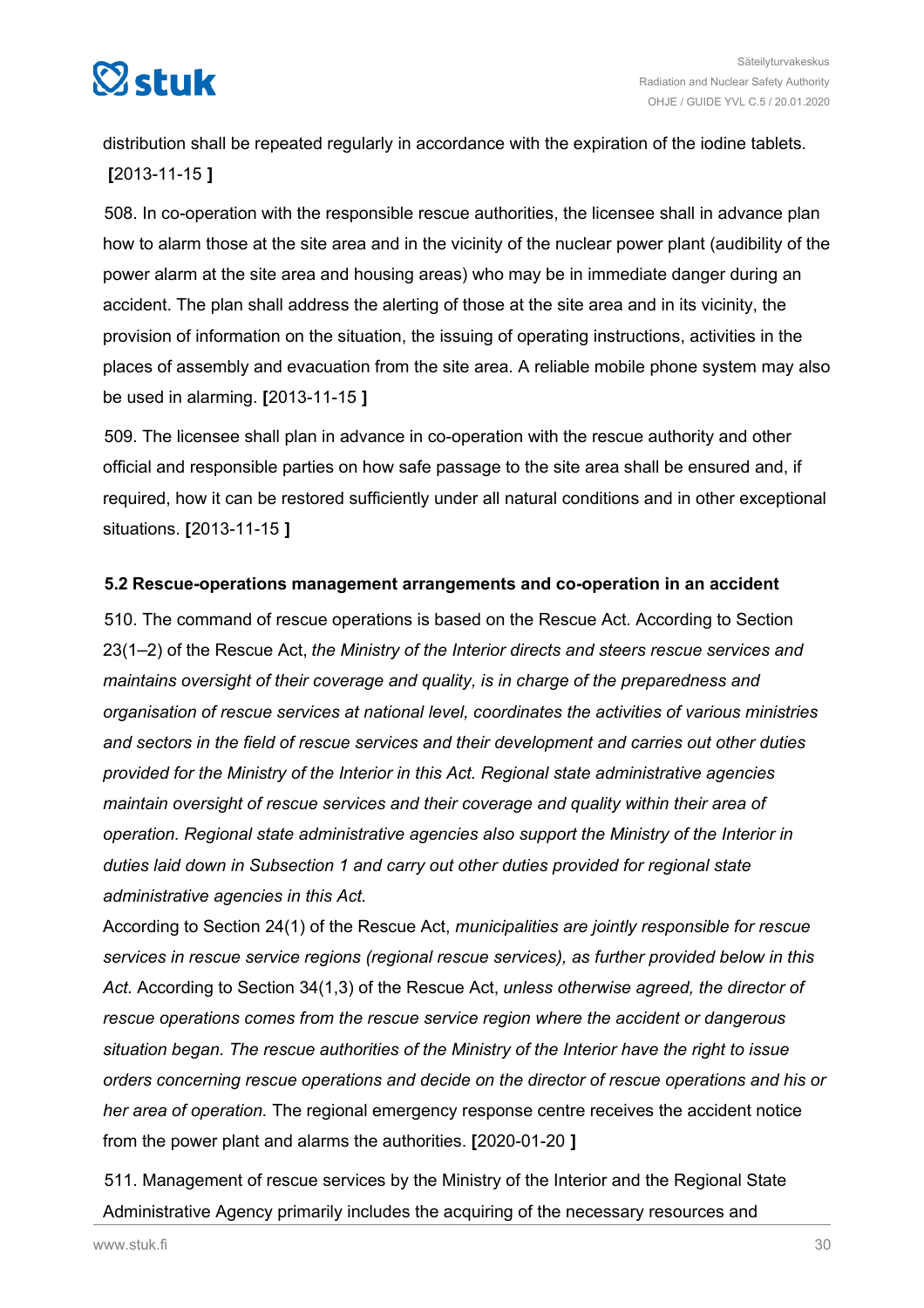

allocating them to the right areas, the maintenance of a situation assessment and, based on it, the issuing of orders and instructions to lower levels of management. The regional rescue authorities and the municipal authorities for their part are responsible for the actual rescue operations as well as organising and managing other measures needed in the situation. **[**2020-01-20 **]**

512. In the plans prepared in provision for a nuclear power plant accident, it is assumed that when rescue operations are initiated the rescue authority of the regional rescue department acts as the director of rescue operations and initiates the alarm and rescue operations necessary to protect the public. **[**2013-11-15 **]**

513. STUK maintains preparedness to act in nuclear facility emergency situations. In an emergency situation, STUK acts as an expert authority providing support to authorities in charge of rescue operations. STUK follows and assesses the situation and its progress as well as the appropriateness of actions taken to manage the situation at the nuclear power plant. STUK's situation assessment team keeps in touch with the nuclear power plant's emergency response organisation, sends a plant team to the accident site and monitors the data on the status of the plant and its surroundings received via automatic data transfer from the nuclear power plant. **[**2013-11-15 **]**

514. STUK conducts an overall assessment of the situation and its progress. It assesses the safety significance of the accident from the viewpoint of the public, the surrounding area and society, issues instructions and recommendations for the necessary protective actions and reports the safety significance of the situation to the public as well as to domestic and foreign co-operation organisations. STUK issues recommendations on protective actions to the director of rescue operations and other co-operation organisations who, based on the recommendations, decide what actions are necessary in their own administrative sector. **[**2020-01-20 **]**

514a. In considering recommendations for protective actions, the prevailing situation, the benefits and drawbacks arising from them and the justification of the protective actions under those specific circumstances shall be considered. **[**2020-01-20 **]**

515. STUK's Guides VAL 1 "Protective measures in the early phase of a nuclear or radiological emergency" and VAL 2 "Protective measures in the intermediate phase of a nuclear or radiological emergency" lay out procedural levels to protect the public, foodstuffs and production facilities, as well as for the protection of employees participating in taking care of the situation. **[**2020-01-20 **]**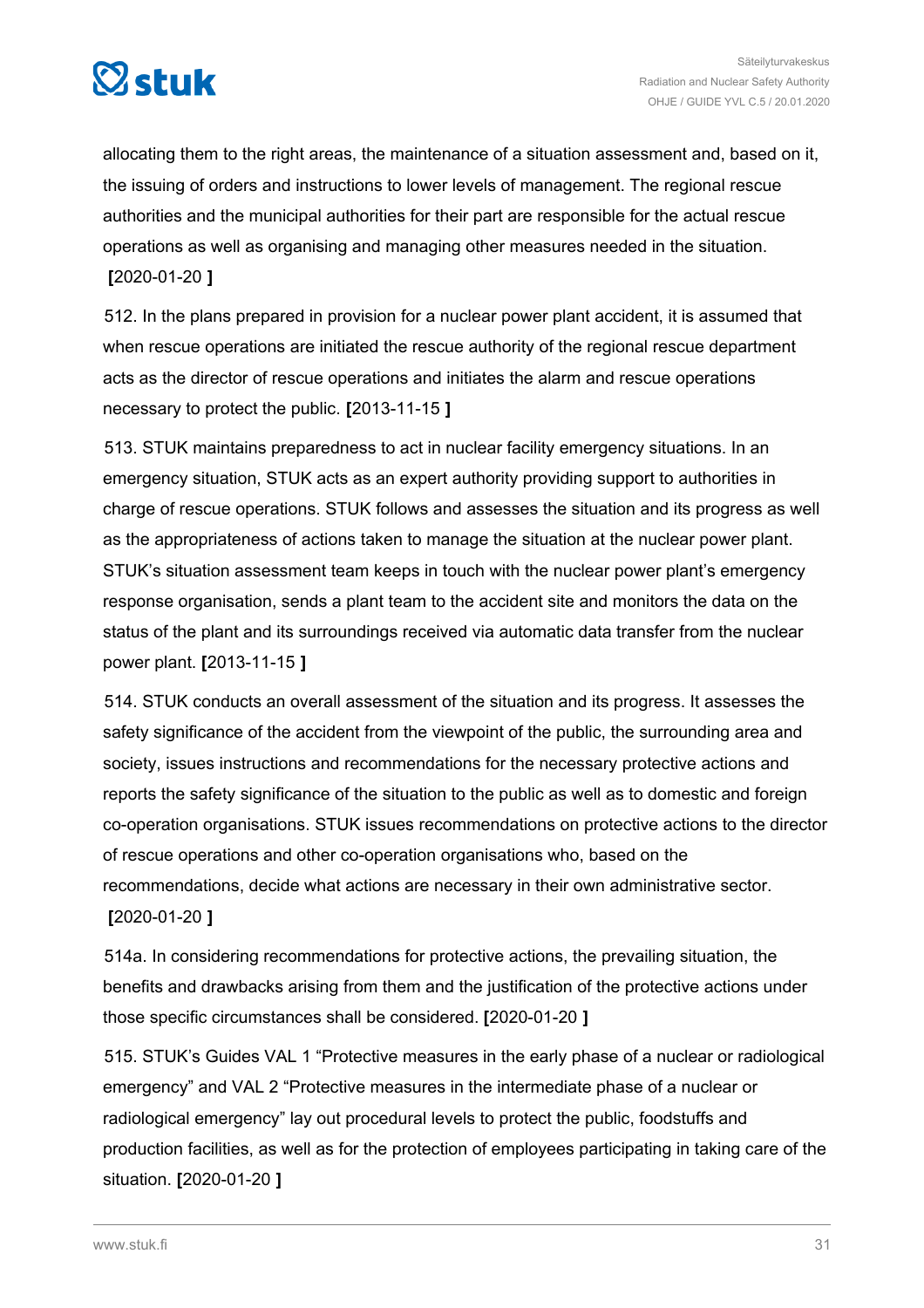

515a. Section 45 of the Government Decree on Ionizing Radiation sets forth that the reference level of exposure resulting from an emergency exposure situation to members of the public is, as an effective dose, at least 20 and at most 100 millisieverts a year. Based on Section 132 of the Radiation Act, STUK confirms the reference levels of exposure for an emergency exposure situation for members of the public. STUK shall assess the situation and lower the reference level as soon as possible considering the situation. The reference level can be lowered under the starting level of 20 mSv on a case-by-case basis. **[**2020-01-20 **]**

516. The objective of protective action taken in a radiation hazard is to keep radiation doses caused to members of the public as low as reasonably achievable. Even in the severest radiation hazard, the objective is that, after the implementation of protective actions, radiation dose does not exceed the reference level of 20 mSv during the first year. During the entire situation, the need to implement new protective actions as well as to modify, continue or terminate those already implemented shall be evaluated. **[**2020-01-20 **]**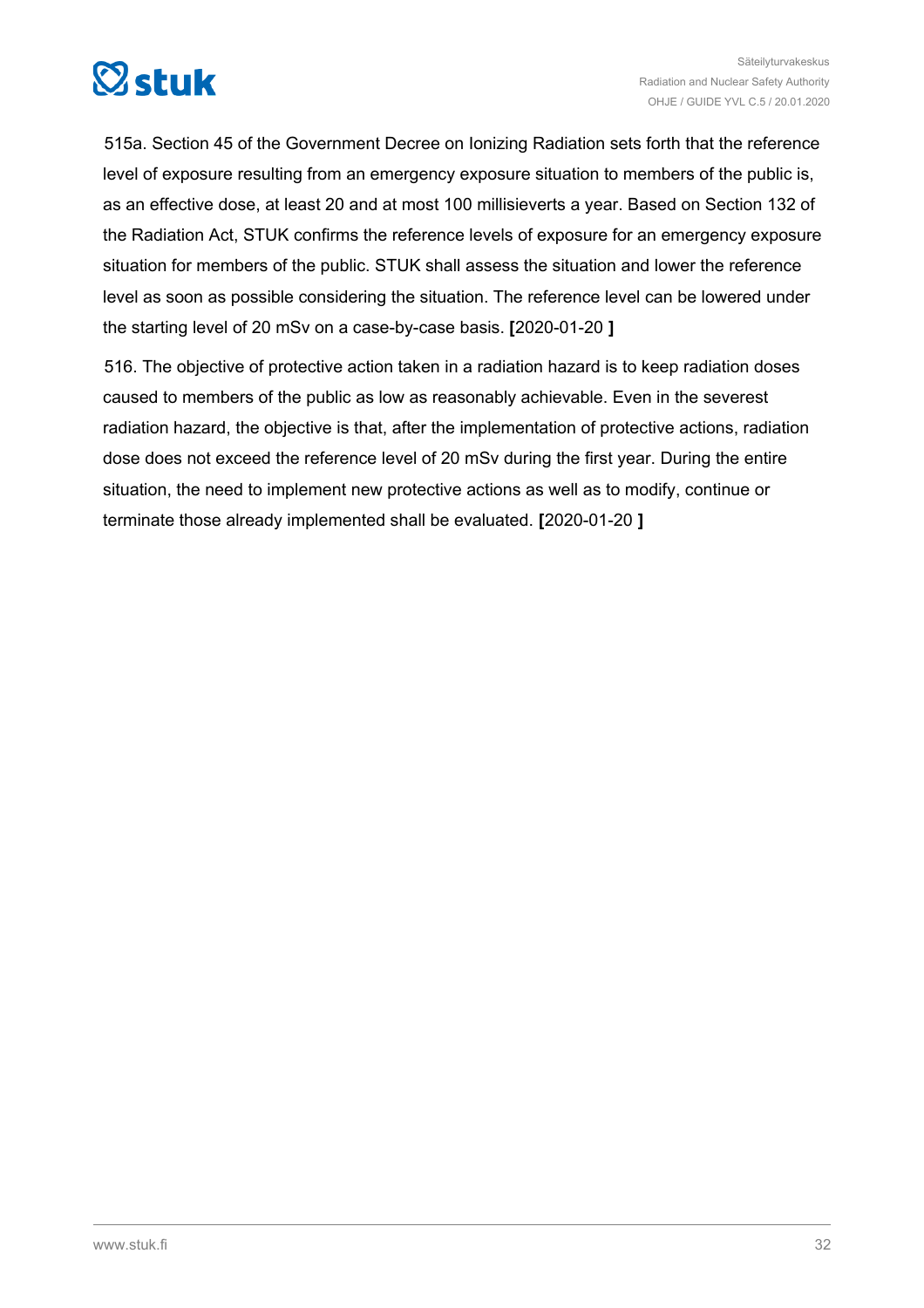<span id="page-32-0"></span>

## **6 Requirements during the various stages of the life cycle of a nuclear power plant**

### **6.1 Decision-in-principle and the preceding environmental impact assessment**

601. Under Section 24(2)(6) of the Nuclear Energy Decree, the application for a decision-inprinciple shall be supplemented with an assessment report drawn up according to the Act on the environmental impact assessment procedure (252/2017) [19]. **[**2020-01-20 **]**

602. According to the list of projects in Annex 1 of the Act on Environmental Impact Assessment Procedure, the assessment procedure shall be applied to nuclear power plants and other nuclear reactors under Subsection 7 b of the Annex, and under Subsection 7 d of the Annex to, for instance, facilities designed for the treatment of irradiated nuclear fuel or highlevel radioactive waste and the final disposal of irradiated nuclear fuel. **[**2020-01-20 **]**

603. Under Section 4(1)(10) of the EIA Decree (277/2017) [21], an EIA report shall include *a proposal for measures to avoid, prevent, mitigate or eliminate identified significant detrimental environmental effects.* An EIA report shall thus contain a description of the nuclear facility's potential accident situations, how to provide against them, their impact on the environment as well as how to prevent and mitigate detrimental effects. **[**2020-01-20 **]**

604. When a decision-in-principle application is under review, the suitability of the plant's location shall be assessed. Under Section 8 of Regulation STUK Y/1/2018, *the impact of local conditions on safety and on the implementation of the security and emergency arrangements shall be considered when selecting the site of a nuclear facility. The site shall be such that the impediments and threats posed by the plant to its surroundings remain extremely small and heat removal from the plant to the environment can be reliably implemented.* **[**2020-01-20 **]**

### **6.2 Construction licence**

605. Under Section 35(1)(6) of the Nuclear Energy Decree, the licensee shall submit to STUK, when applying for a construction licence, a preliminary plan for emergency which describes the fundamental principles of emergency arrangements. The approval of the Radiation and Nuclear Safety Authority (STUK) shall be obtained for the preliminary emergency plan. **[**2013-11-15 **]**

606. If the site where a new plant unit is under construction has operating plant units, the impact of the building site shall be taken into account in the emergency plan and emergency instructions of the operating plant units. **[**2013-11-15 **]**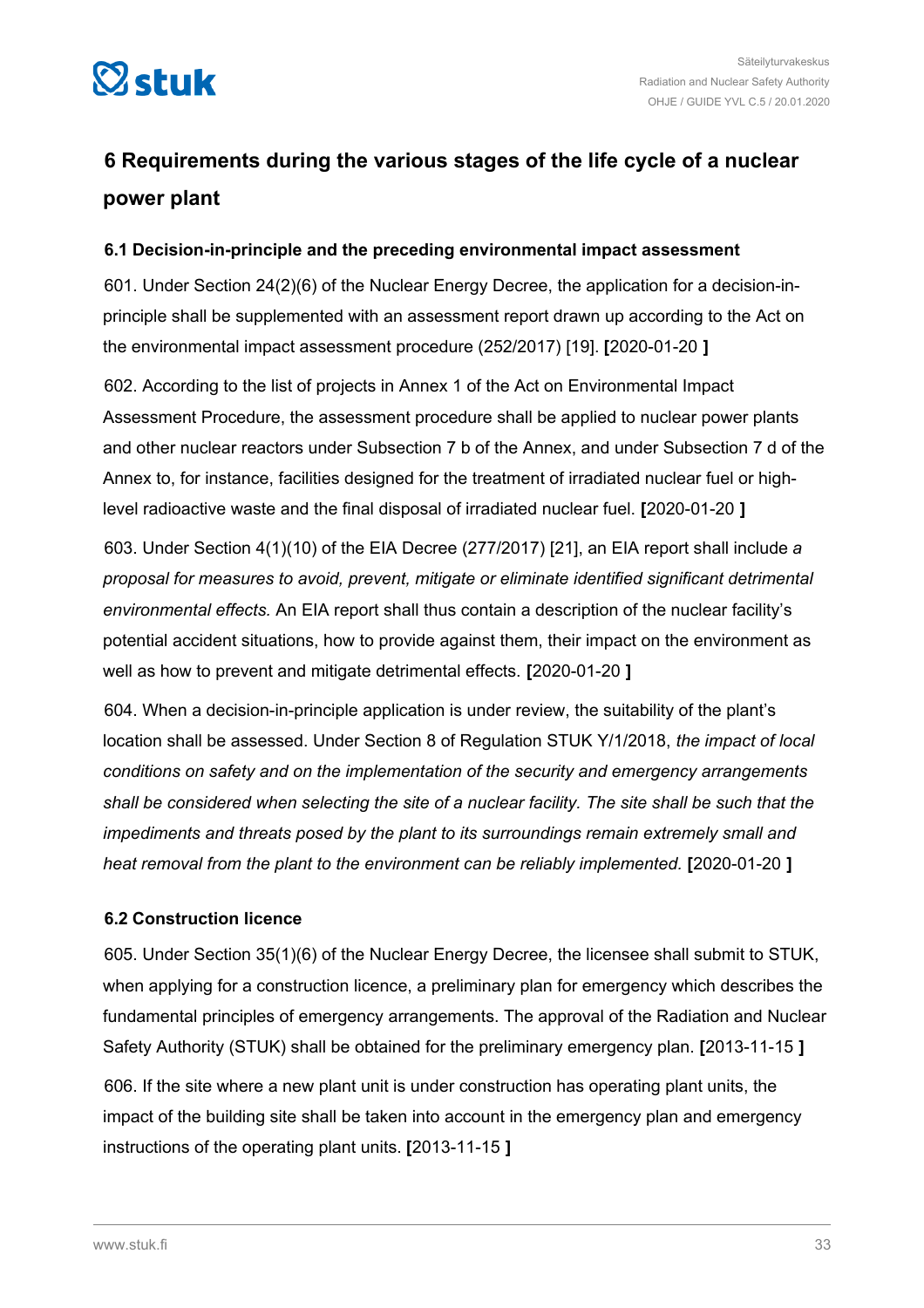<span id="page-33-0"></span>

607. During the construction licence stage at the latest, the licensee shall appoint a person under Section 7 i of the Nuclear Energy Act whose responsibility will be to look after the emergency arrangements of the nuclear facility as well as a deputy for this person. Only a person approved by STUK may be appointed for this task. **[**2013-11-15 **]**

608. The construction licence application shall include a description of the nuclear power plant's rooms vital for emergency response. These include the emergency response centre, other facilities intended for the emergency response organisation's use, the premises for repair operations, dose monitoring, radiation protection equipment, laboratory facilities and also premises possibly shared by the plant units if there are plant units already in operation at the site area. **[**2013-11-15 **]**

609. The most important policy decisions as regards equipment to be used in emergency situations shall be included in the construction licence application such as data transmission for relaying the plant situation to STUK, other means of communication, the environmental radiation monitoring network and the weather monitoring system. **[**2013-11-15 **]**

610. Under Section 35(1)(1) of the Nuclear Energy Decree, the construction licence application shall include a Preliminary Safety Analysis Report, which shall include i.a. a description of the nuclear facility's behaviour during accidents. **[**2020-01-20 **]**

611. The licensee shall co-operate with local or regional rescue authorities in making provisions against potential emergency situations at the new plant unit. **[**2013-11-15 **]**

### **6.2.1 Additional requirements for site areas with operating plant units**

612. The construction site shall have a plan for emergency situations that describes i.a. the alerting procedures, places for personnel assembly and exiting the construction site during an accident at the operating plant units. **[**2013-11-15 **]**

613. The construction site employees shall receive training on what to do in emergency situations, and instructions for the construction site shall be drafted for emergency situations. The impact of the construction site on the operations required by an emergency situation shall also be taken into account in operating plant units' emergency response organisation's emergency training. **[**2020-01-20 **]**

614. At the construction site, attention shall be given in preparation for emergency situations to, for instance, the audibility of alarms, assembly places of construction site personnel and the related arrangements as well as access control to document those exiting the construction site. Also to be ensured is a transport capacity adequate for the evacuation of personnel working at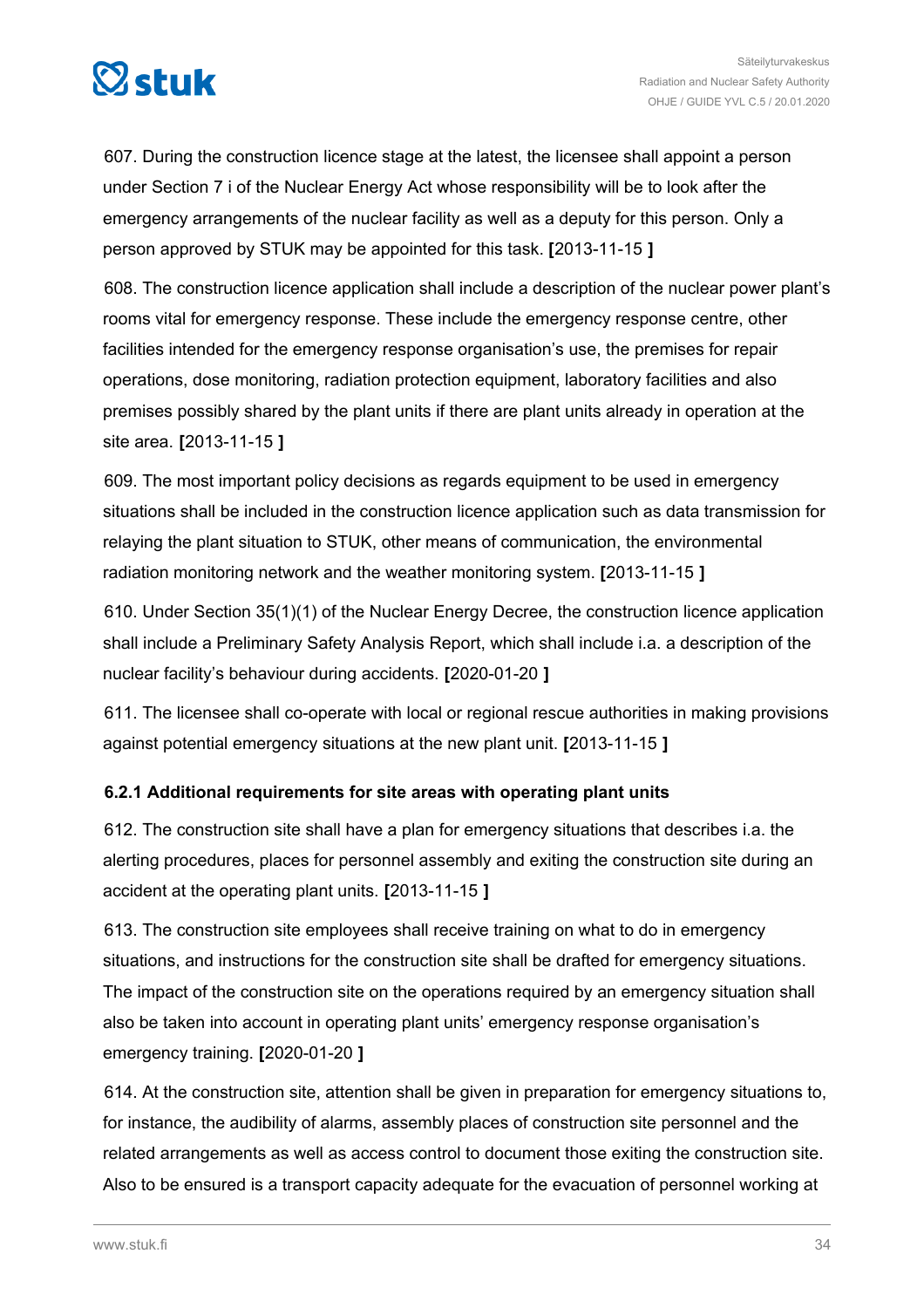# <span id="page-34-0"></span> $\heartsuit$ stuk

the construction site, control of traffic from the site area and dose monitoring of personnel possibly staying at the construction site (e.g. security guards). **[**2013-11-15 **]**

### **6.3 Construction phase**

615. The licensee shall prepare an emergency plan in accordance with Section 36(1)(7) of the Nuclear Energy Decree as well as operating instructions and other documents, instructions and supporting material relating to operation during an emergency situation. **[**2013-11-15 **]**

616. The licensee shall assign the personnel belonging to the emergency organisation and initiate their training. **[**2013-11-15 **]**

617. The emergency response facilities and control rooms shall be equipped with the equipment and accessories required during emergency situations. **[**2013-11-15 **]**

618. The licensee shall contribute to the drawing up of the rescue authority's external rescue plan and take part in their emergency training. **[**2013-11-15 **]**

### **6.3.1 Additional requirements for site areas with operating plant units**

619. The emergency plan of operating plant units shall be updated by taking into account the construction of the new plant unit. The functionality of the plan shall be tested in emergency exercises. **[**2013-11-15 **]**

620. In assigning people to the emergency response organisation, the combined resources shared between the operating plant units shall be taken into account. **[**2013-11-15 **]**

### **6.4 Operating licence and commissioning**

621. Under Section 7 of Regulation STUK Y/2/2018, *the licensee shall ensure that a nuclear power plant unit being commissioned has adequate emergency arrangements in place prior to the import of nuclear fuel into the plant unit. The emergency arrangements shall comply with the emergency plan before fuel is transferred into the reactor. An emergency exercise shall take place before fuel is transferred into the reactor to demonstrate that the emergency arrangements function properly.* **[**2020-01-20 **]**

622. The licensee shall finalise the emergency plan and instructions and attach them to the operating licence application to form the plan for emergency arrangements described in Section 36(1)(7) of the Nuclear Energy Decree. STUK's approval shall be obtained for the emergency plan. **[**2020-01-20 **]**

623. The licensee shall classify the emergency situations on the basis of their severity and manageability in accordance with requirement 310 for the dimensioning of the emergency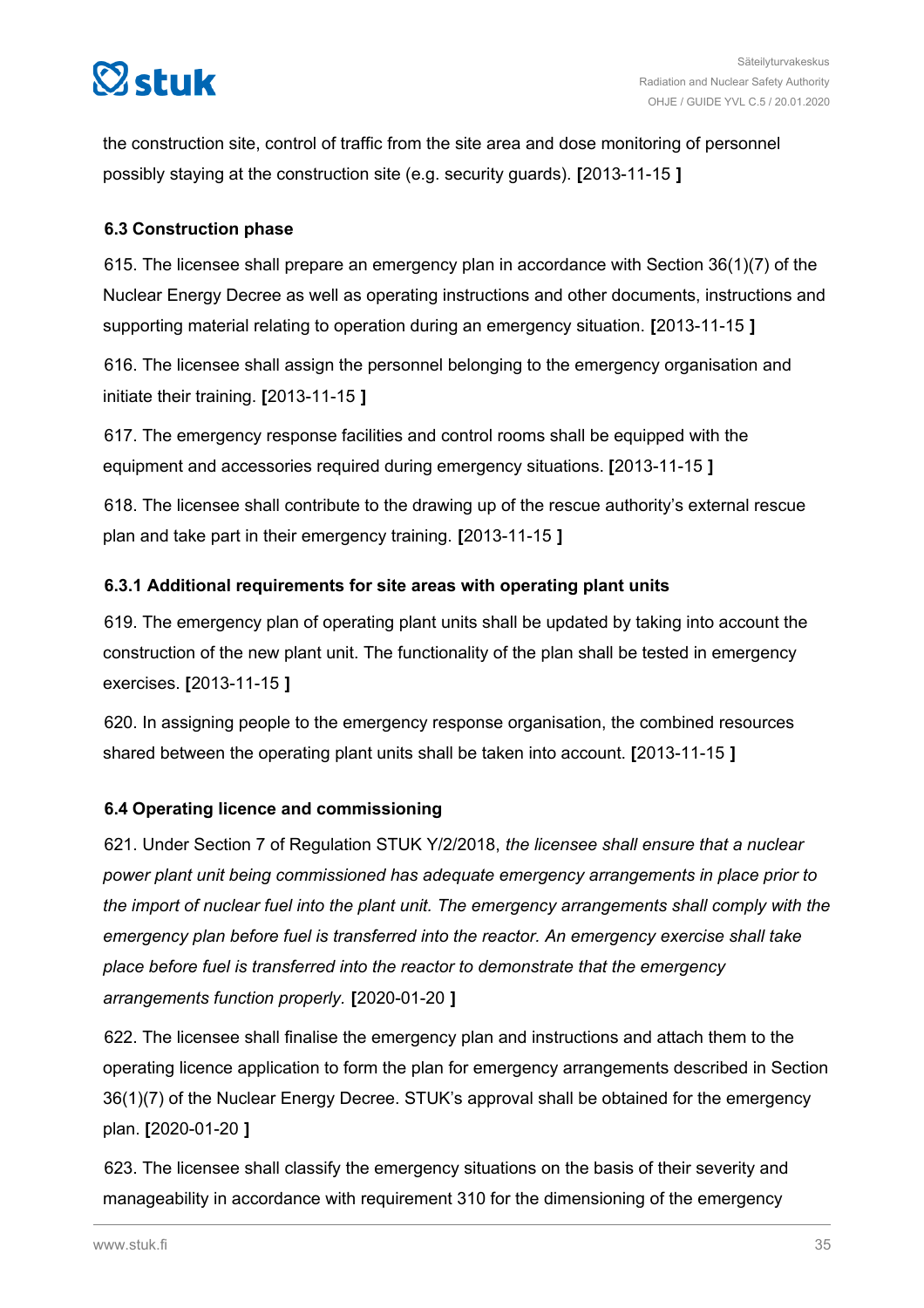<span id="page-35-0"></span>

### arrangements and activities. **[**2013-11-15 **]**

624. The provision of equipment to the emergency response facilities as well as the testing of equipment and communications shall be completed. **[**2013-11-15 **]**

625. The licensee shall arrange comprehensive training and exercises for those persons assigned to the emergency response organisation as well as training for all power plant personnel on the operations required in an emergency situation. **[**2013-11-15 **]**

626. Co-operation with the rescue authorities shall be continued ensuring that the external rescue plan in provision against an accident at the nuclear power plant is up-to-date and that a public information bulletin and iodine tablets have been distributed to the public in the precautionary action zone. **[**2013-11-15 **]**

627. Assessments and experiences shall be collected from the emergency exercise and the corrective action shall be made on their basis, and the emergency plan and instructions shall be updated where necessary. **[**2013-11-15 **]**

### **6.5 Operation of the nuclear power plant and operating licence renewal**

628. The Regulation STUK Y/2/2018 and Chapters 3 to 5 of this Guide present the requirements for the emergency arrangements during operation and their updating. **[**2020-01-20 **]**

### **6.6 Decommissioning**

629. A plant unit is decommissioned step by step and its emergency arrangements and their scope are based on accident and risk analyses as presupposed by the threat resulting from nuclear damage at the facility. In addition, possible other plant units in production use at the site area shall be taken into account in the emergency arrangements. **[**2013-11-15 **]**

630. The licensee shall update the emergency plan when a plant unit contained in the plan is decommissioned. The plan shall be updated as decommissioning proceeds such that it always corresponds to the status of the plant units covered by it. When a nuclear facility has been decommissioned under the Nuclear Energy Act and its remaining buildings and land area have been exempted from regulation in accordance with Guide YVL D.4 "Predisposal management of low and intermediate level nuclear waste and decommissioning of a nuclear facility", the licensee's responsibility for the nuclear facility's emergency arrangements expires. **[**2020-01-20 **]**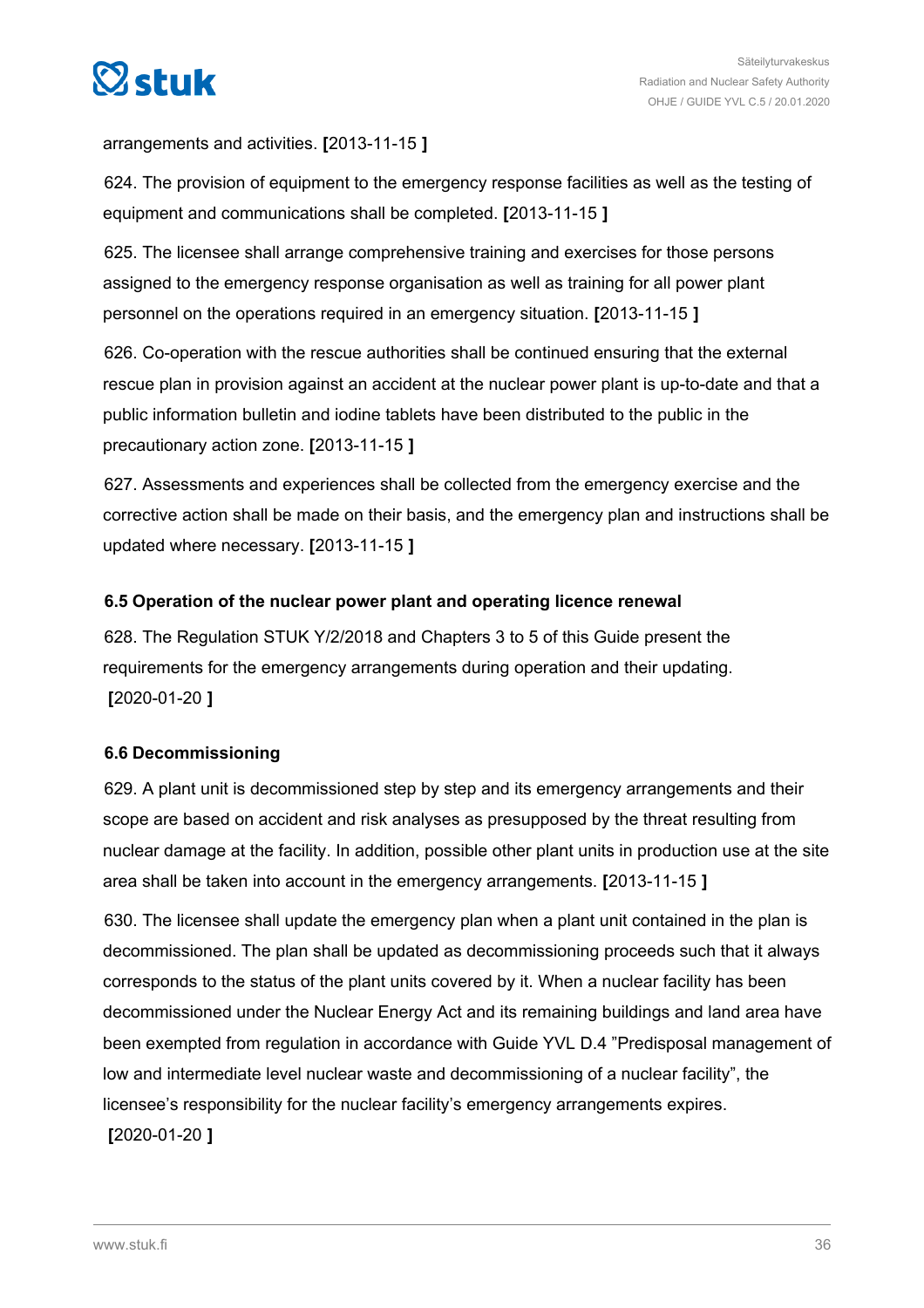<span id="page-36-0"></span>

### **7 Regulatory oversight by the Radiation and Nuclear Safety Authority**

701. The Radiation and Nuclear Safety Authority (STUK) oversees the construction and operation of nuclear power plants in the manner presented in Guide YVL A.1 "Regulatory oversight of safety in the use of nuclear energy". This Guide sets out, among other things, the general procedures which shall be followed when updating documents approved by STUK. **[**2020-01-20 **]**

702. STUK reviews and approves the plan (preliminary emergency plan) referred to in Section 35(1)(6) of the Nuclear Energy Decree and the report (emergency plan) referred to in Section 36(1)(7) of the Decree as well as their amendments. **[**2020-01-20 **]**

703. STUK makes regular inspections involving emergency arrangements, on, for example, instructions, facilities and equipment as well as emergency training. Any changes to the emergency arrangements that have occurred are reviewed during the inspections in addition to the experiences and feedback derived from emergency exercises. This inspection area also contains automatic environmental radiation monitoring, meteorological measurements and the tools for dispersion prognoses. **[**2013-11-15 **]**

704. STUK reviews the annual and longer-term emergency training plans submitted for information and their implementation summary. STUK follows the realisation of the emergency training plans and participates, where needed, in the training sessions. **[**2013-11-15 **]**

705. STUK participates in the annual exercises and in the planning of the co-operation exercises arranged every three years together with the licensee and the most important authorities participating in the exercise. STUK reviews the detailed plan for the emergency exercise with scenarios submitted for information by the licensee. STUK assesses the operation of the licensee during the exercise and co-operation between the licensee and authorities. STUK reviews the exercise report submitted for information and monitors the implementation of actions taken based on the shortcomings or development needs identified during the exercise. **[**2013-11-15 **]**

706. STUK oversees the licensee's co-operation with the rescue authorities during emergency exercise planning, emergency exercises and emergency training. **[**2013-11-15 **]**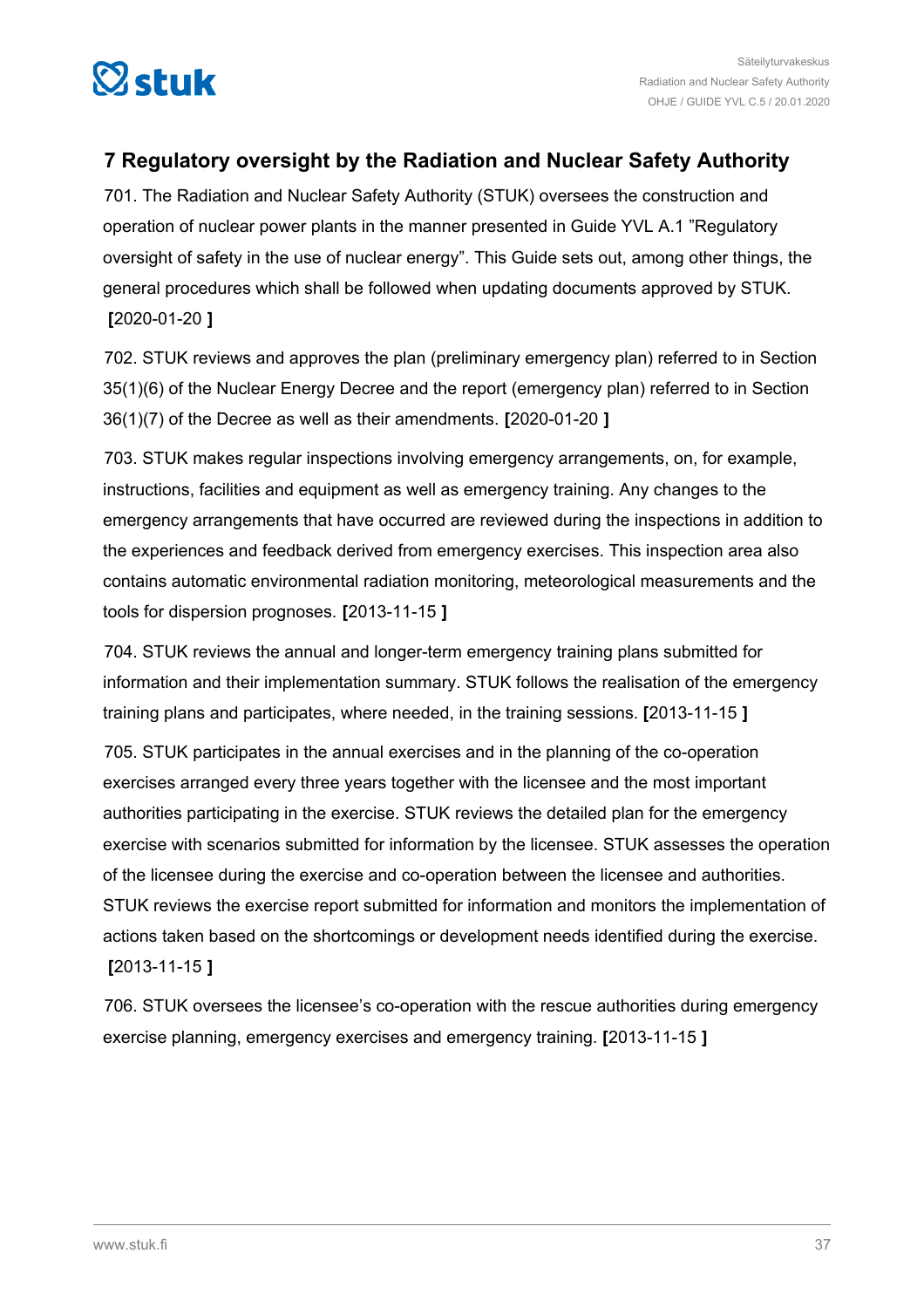<span id="page-37-0"></span>

### **8 References**

1. Nuclear Energy Act (990/1987). **[**2013-11-15 **]**

2. Nuclear Energy Decree (161/1988). **[**2013-11-15 **]**

3. Radiation and Nuclear Safety Authority Regulation on the Emergency Arrangements of a Nuclear Power Plant (STUK Y/2/2018). **[**2020-01-20 **]**

4. Government Decree on Ionizing Radiation (1034/2018). **[**2020-01-20 **]**

5. Preparedness and Response for a Nuclear or Radiological Emergency Safety Requirements, IAEA Safety Standards, General Safety Requirements No. GSR Part 7, Vienna, 2015. **[**2020-01-20 **]**

6. Arrangements for Preparedness for a Nuclear or Radiological Emergency, IAEA Safety Standards Series No. GS-G-2.1, Vienna, 2007. **[**2013-11-15 **]**

7. Planning and Preparing for Emergency Response to Transport Accidents Involving Radioactive Material Safety Guide, IAEA Safety Standards Series No. TS-G-1.2 (ST-3), Vienna, 2002. **[**2013-11-15 **]**

8. Radiation Protection and Safety Radiation Sources: International Basic Safety Standards, Interim Edition, General Safety Requirements Part 3, No GSR Part 3 IAEA, Vienna, 2014. **[**2020-01-20 **]**

9. Preparation, Conduct and Evaluation of Exercises to Test Preparedness for a Nuclear or Radiological Emergency, Emergency Preparedness and Response, IAEA, Vienna 2005. **[**2013-11-15 **]**

Ministry of the Interior's Decree on External Rescue Plans for Sites Posing a Special Hazard (612/2015). **[**2020-01-20 **]**

11. Decree of the Ministry of the Interior on the Provision of Information in a Radiological Emergency (774/2011). **[**2013-11-15 **]**

12. EU Council Directive 2013/59/Euratom, laying down basic safety standards for protection against the dangers arising from exposure to ionising radiation, and repealing Directives 89/618/Euratom, 90/641/Euratom, 96/29/Euratom, 97/43/Euratom and 2003/122/Euratom, 5 December 2013 (BSS directive, radiation safety standards directive). **[**2020-01-20 **]**

13. Removed. **[**2020-01-20 **]**

14. Guide VAL 1 Protective measures in the early phase of a nuclear or radiological emergency (2013). **[**2020-01-20 **]**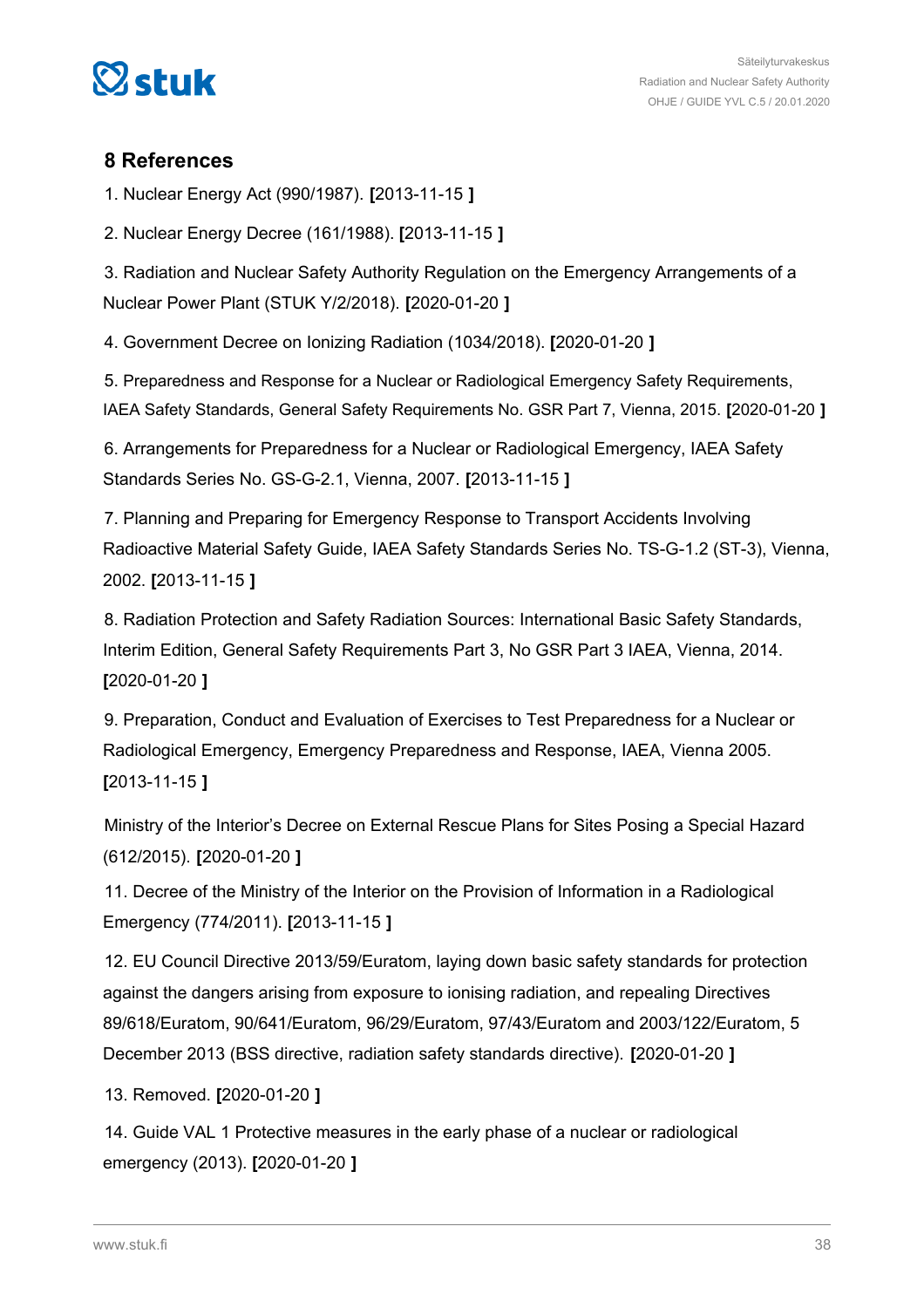

15. Guide VAL 2 Protective measures in the intermediate phase of a nuclear or radiological emergency (2013). **[**2020-01-20 **]**

16. IEC-EN-50849 Sound Systems for Emergency Purposes (2017). **[**2020-01-20 **]**

17. Radiation and Nuclear Safety Authority Regulation on the Safety of a Nuclear Power Plant (STUK Y/1/2018). **[**2020-01-20 **]**

- 18. Radiation Act (859/2018). **[**2020-01-20 **]**
- 19. Act on Environmental Impact Assessment Procedure (252/2017). **[**2020-01-20 **]**
- 20. Rescue Act (379/2011). **[**2020-01-20 **]**

21. Government Decree on the Environmental Impact Assessment Procedure (277/2017). **[**2020-01-20 **]**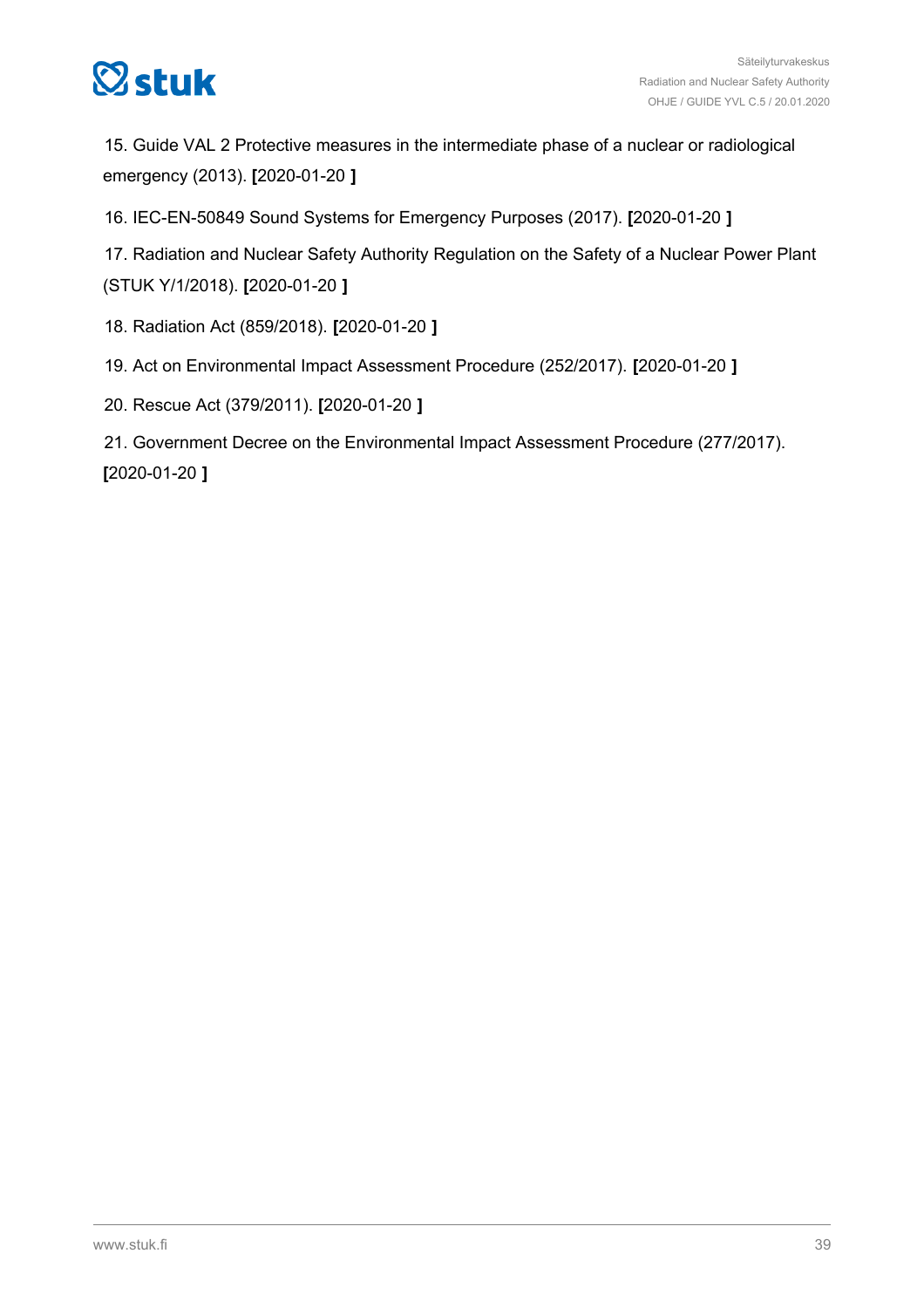

## **Definitions**

### **Precautionary action zone**

Precautionary action zone shall refer to an area extending to a distance of approximately five kilometres from the nuclear power plant, where land use restrictions are in force. (STUK Y/2/2018)

### **Radiation safety incident**

Radiation safety incident means an event or situation that compromises or may compromise radiation safety and unplanned medical exposure. (Radiation Act 859/2018)

### **Helper in an emergency**

Helper in an emergency means a person other than an emergency worker who provides assistance in protective measures or participates in other work necessary for society in an emergency exposure situation. (Radiation Act 859/2019)

### **Emergency exposure situation**

Emergency exposure situation means a situation in which the consequences of a radiation safety incident require or may require special measures to limit or reduce the radiation exposure of persons participating in the emergency work or protective measures or the exposure of members of the public. (Radiation Act 859/2018)

### **Emergency worker**

Emergency worker means a person with a pre-determined task in an emergency exposure situation and who may be exposed to ionizing radiation in the course of the emergency work or protective measures in an emergency exposure situation. (Radiation Act 859/2018)

### **Severe accident**

Severe accident shall refer to an accident in which a considerable part of the fuel in a reactor or the spent fuel in a fuel pool or storage loses its original structure. (Nuclear Energy Decree 161/1988)

### **Emergency arrangements**

Emergency arrangements shall refer to advance preparation for accidents or events impairing safety at the nuclear facility or in its site area or other places or vehicles where nuclear energy is used. (Nuclear Energy Act 990/1987)